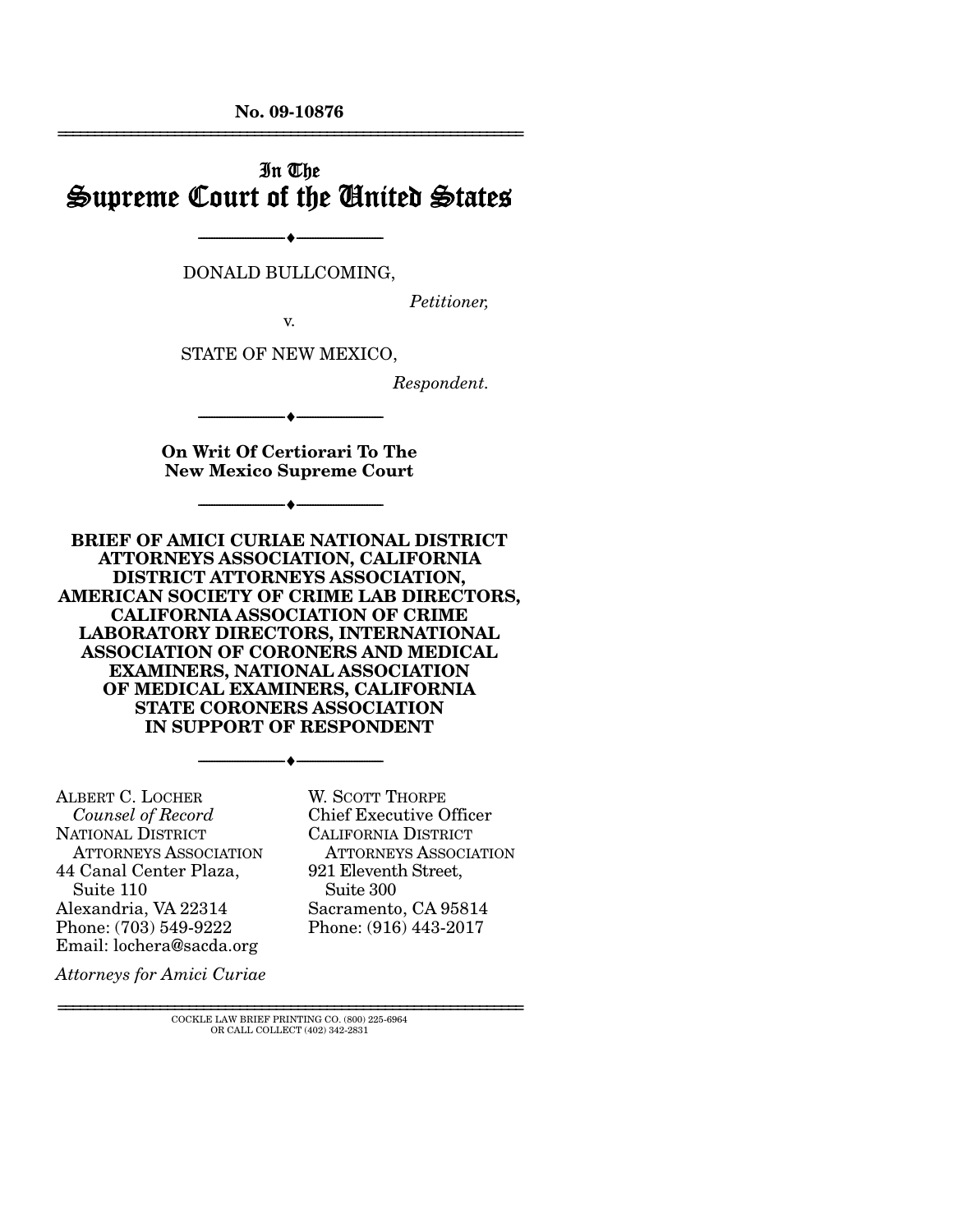### TABLE OF CONTENTS

|--|

|                                                                                                                                                                                                                                               | iii            |
|-----------------------------------------------------------------------------------------------------------------------------------------------------------------------------------------------------------------------------------------------|----------------|
| INTEREST OF AMICI CURIAE                                                                                                                                                                                                                      | $\mathbf{1}$   |
| FACTS AND PROCEDURAL BACKGROUND                                                                                                                                                                                                               | 5              |
| SUMMARY OF ARGUMENT                                                                                                                                                                                                                           | $\overline{7}$ |
|                                                                                                                                                                                                                                               | 8              |
| MELENDEZ-DIAZ v. MASSACHUSETTS<br>I.<br>DOES NOT PROHIBIT OPINION TESTI-<br>MONY OF AN EXPERT ANALYST THAT<br>IS BASED ON THE WORK OF ANOTH-                                                                                                  | 8              |
| THE RATIONALE OF MELENDEZ-DIAZ,<br>II.<br>THAT FORMALIZED TESTIMONIAL MA-<br>TERIAL REQUIRES CONFRONTATION,<br>DOES NOT COMPEL EXCLUSION OF THE<br>TESTIMONY OF ANALYST RAZATOS                                                               | 14             |
| ANECDOTAL EVIDENCE OF ERRORS<br>III.<br>IN INDIVIDUAL LABORATORIES DO<br>NOT PROVIDE JUSTIFICATION FOR<br>EXTENDING MELENDEZ-DIAZ BE-                                                                                                         | 17             |
| TESTIMONY OF A SUPERVISING ANA-<br>IV.<br>LYST PROVIDES A CRIMINAL DEFEN-<br>DANT CONSTITUTIONALLY MEANING-<br>FUL AND SUFFICIENT OPPORTUNITY<br>TO CONFRONT WITNESSES AND TEST<br>THE RELIABILITY OF MODERN TOXI-<br>COLOGY OPINION EVIDENCE | 20             |
|                                                                                                                                                                                                                                               | 33             |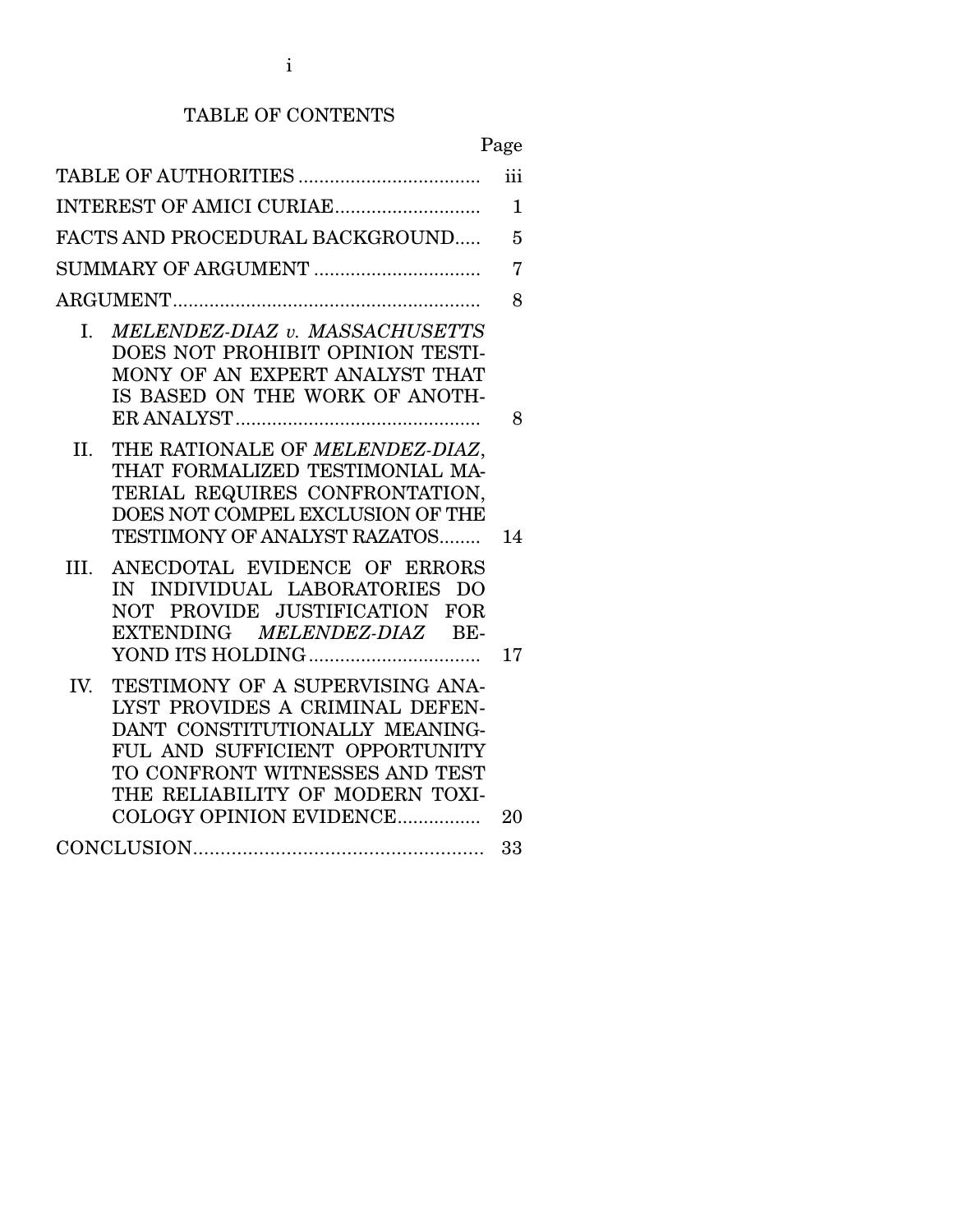ii

# TABLE OF CONTENTS – Continued

Page

APPENDIX

Photo of Gas Chromatograph .............................. App. 1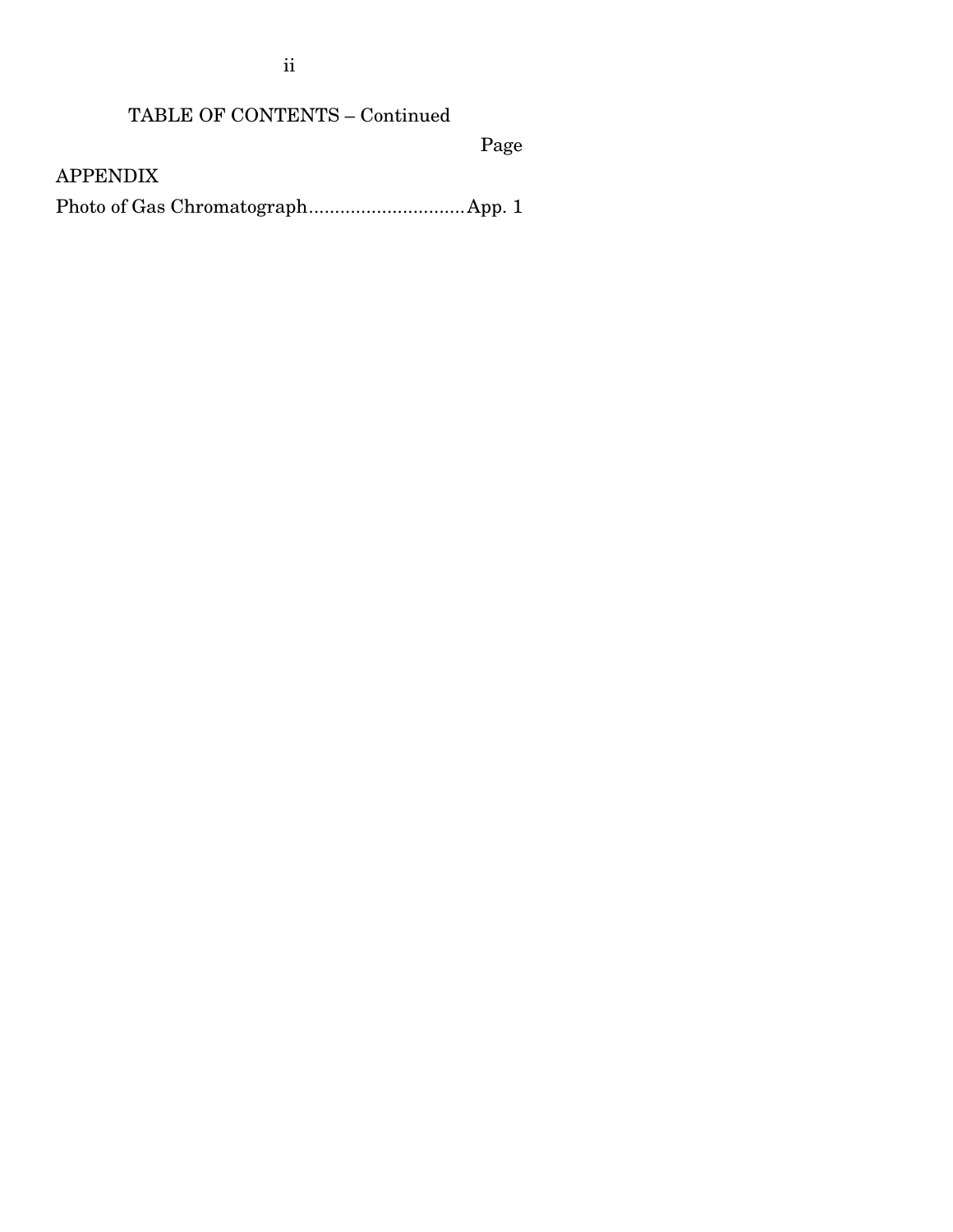### TABLE OF AUTHORITIES

### Page

### CASES

| Crawford v. Washington, 541 U.S. 36 (2004)passim |
|--------------------------------------------------|
| Davis v. Washington, 547 U.S. 813 (2006)16       |
| People v. Angelo, 88 N.Y.2d 217, 644 N.Y.S.2d    |
| People v. Nelson, 43 Cal.4th 1242 (2008) 26      |
| People v. Radesi, 11 A.D.3d 1007, 782 N.Y.S.2d   |
| United States v. Washington, 498 F.3d 225 (4th)  |
| United States v. Williams, 447 F.2d 1285 (5th    |

### **STATUTES**

| California Evidence Code section 801 10, 12 |  |  |
|---------------------------------------------|--|--|
| California Evidence Code section 802 12     |  |  |

CONSTITUTIONAL PROVISION

U.S. Constitution, Sixth Amendment ............ 11, 16, 17

## RULES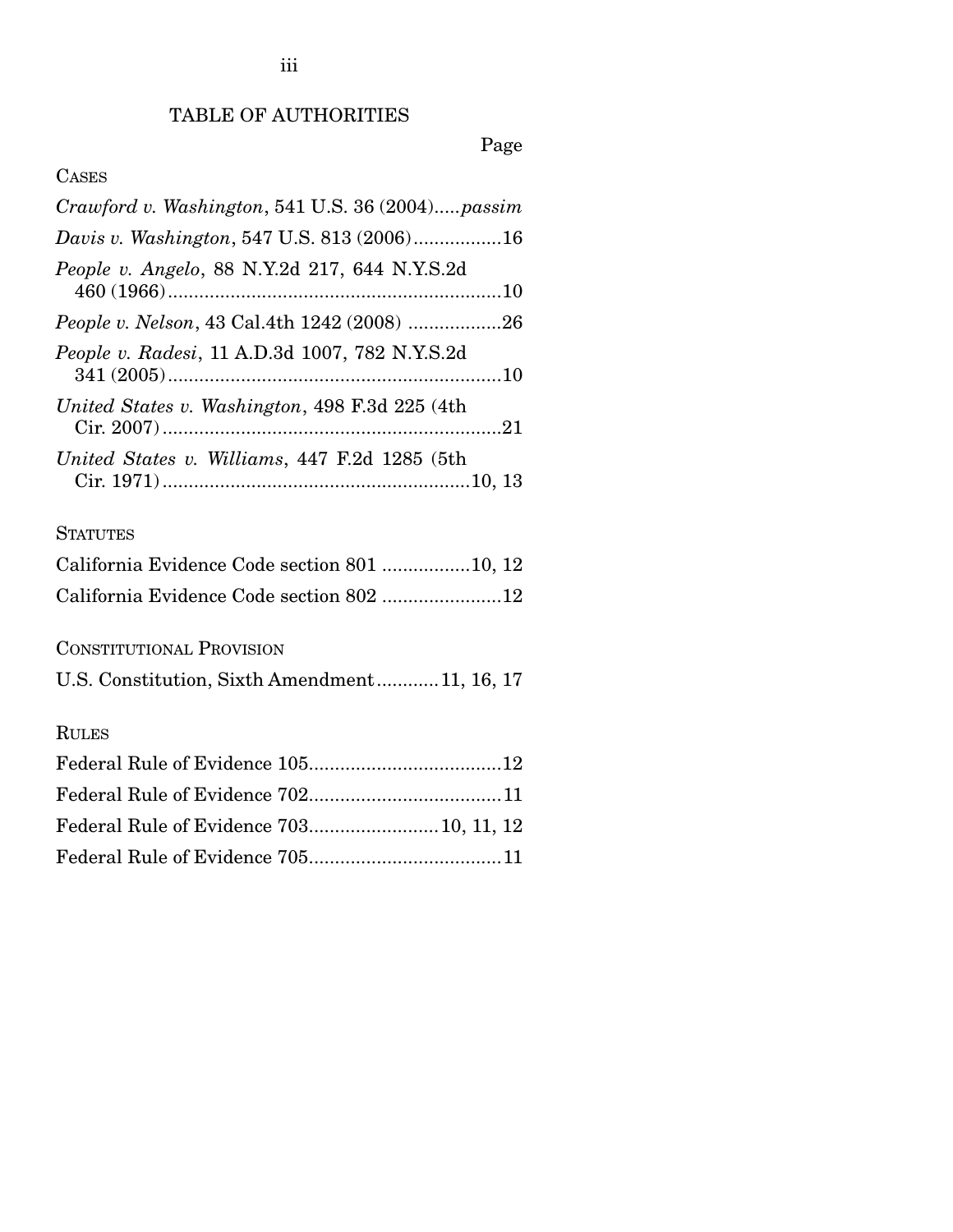| × |
|---|
|---|

| New Mexico Rule of Evidence 11-703 11, 12 |  |
|-------------------------------------------|--|
|                                           |  |

### OTHER AUTHORITIES

| 2009 Annual Report of the Travis County,<br>Texas Office of the Medical Examiner23                                                         |  |
|--------------------------------------------------------------------------------------------------------------------------------------------|--|
| Arkansas State Crime Laboratory website,<br>State Medical Examiner webpage28                                                               |  |
| "Census of Publicly Funded Crime Laborato-<br>ries, 2005," U.S. Dept. of Justice, Office of<br>Justice Programs, Bureau of Justice Statis- |  |
| Challenges and Choices for Crime Fighting<br>Technology – Federal Support of State and<br>Local Law Enforcement, Schwab, Davis and         |  |
| Chief Medical Examiner for New York City                                                                                                   |  |
| "Computer Assisted Systems for Forensic<br>Toxicology," William Alexy, The International<br>Journal of Forensic Computer Science (2009)    |  |
| An Examination of Forensic Science in Califor-<br>nia, by California Crime Laboratory Review                                               |  |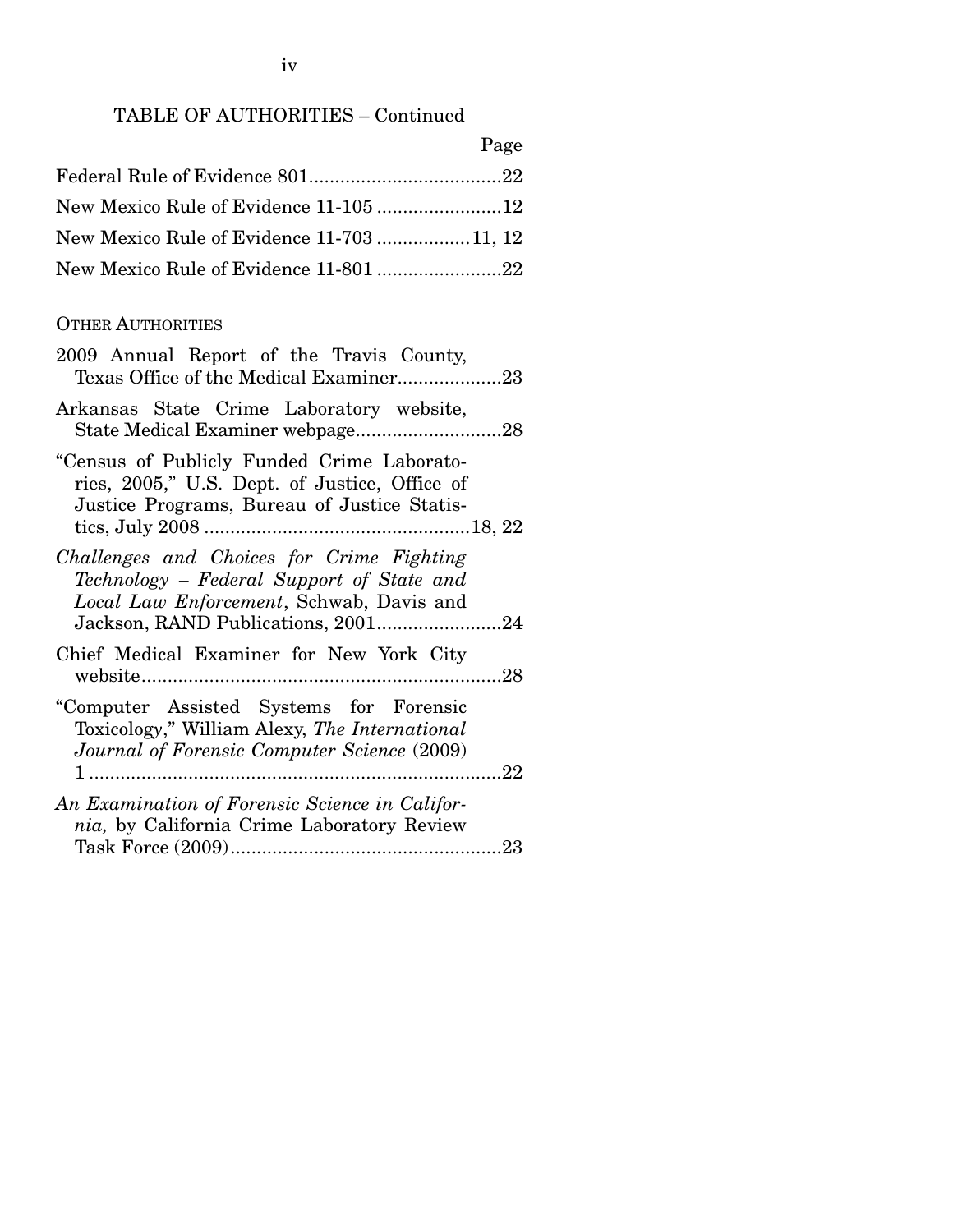|                                                                                                           | Page |
|-----------------------------------------------------------------------------------------------------------|------|
| Forensic Pathology, Vincent DiMaio, et al., 2d                                                            | 27   |
| King County Medical Examiner's Office 2008                                                                | 28   |
| Knight's Forensic Pathology, Pekka Saukko<br>and Bernard Knight, Edward Arnold (Pub-<br>lisher), 2004     |      |
| Modern Practice of Gas Chromatography, 4th<br>ed., Robert Grob and Eugene Berry, ed., John                | .24  |
| National Association of Medical Examiners<br>(NAME) Accreditation Checklist, pub.                         | .28  |
| The Pathology of Homicide, Lester Adeslon,<br>Charles C. Thomas (Publisher), 1974 26                      |      |
| <i>Principles of Forensic Toxicology</i> , Barry Levine,<br>ed., American Association of Clinical Chemis- |      |
| Sacramento District Attorney's Office website,<br>Laboratory of Forensic Services, Toxicology             | .24  |
| Strengthening Forensic Science in the United<br>States: A Path Forward, National Academies                |      |
| U.S. Navy Drug Screening Laboratory, Great<br>Lakes Illinois, website, Virtual Tour webpage               |      |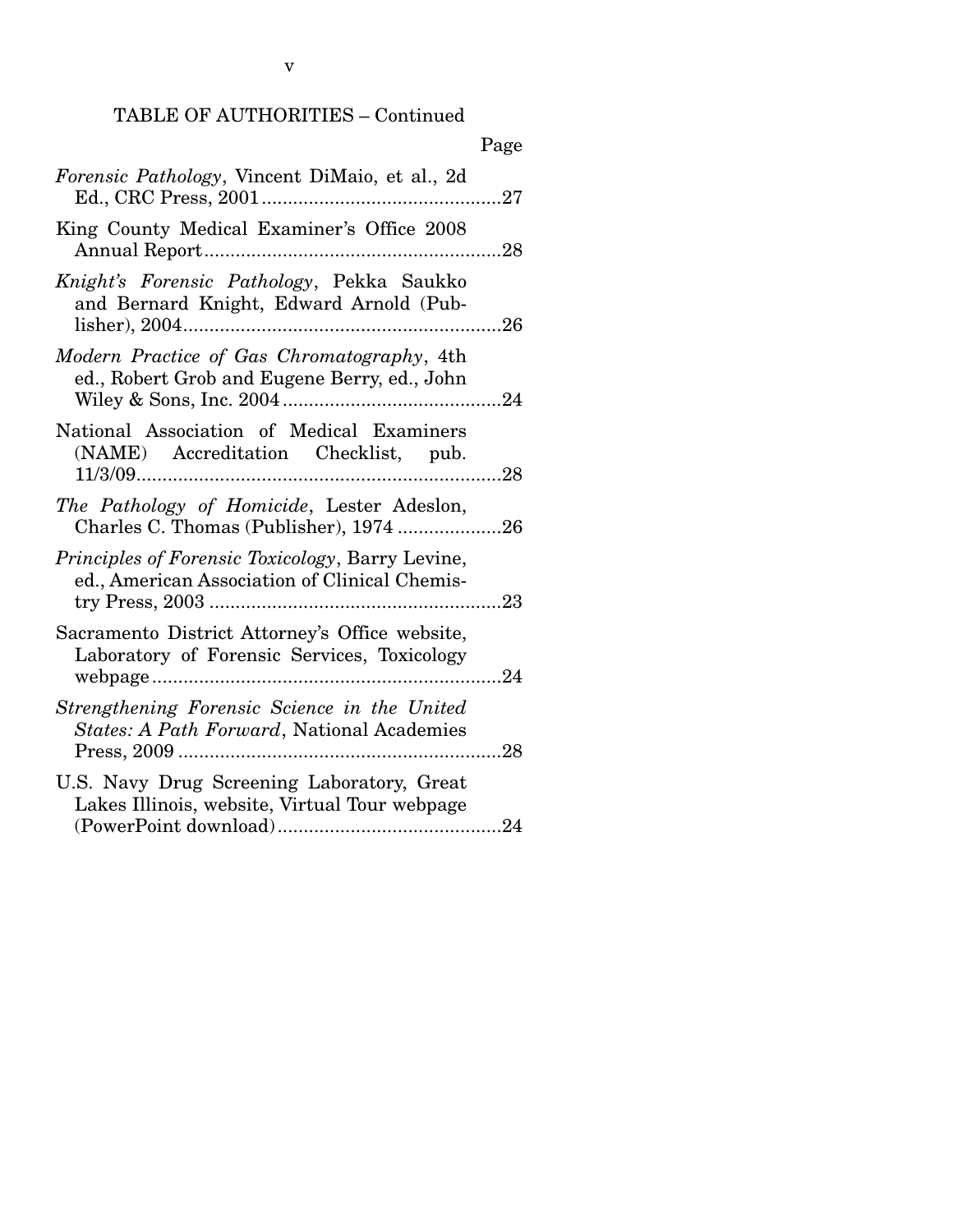TABLE OF AUTHORITIES – Continued

Page

| University of Albany, Department of Chemis-   |
|-----------------------------------------------|
| try, Forensic Chemistry Laboratory website 24 |
| Weinstein's Federal Evidence, 2d edition10    |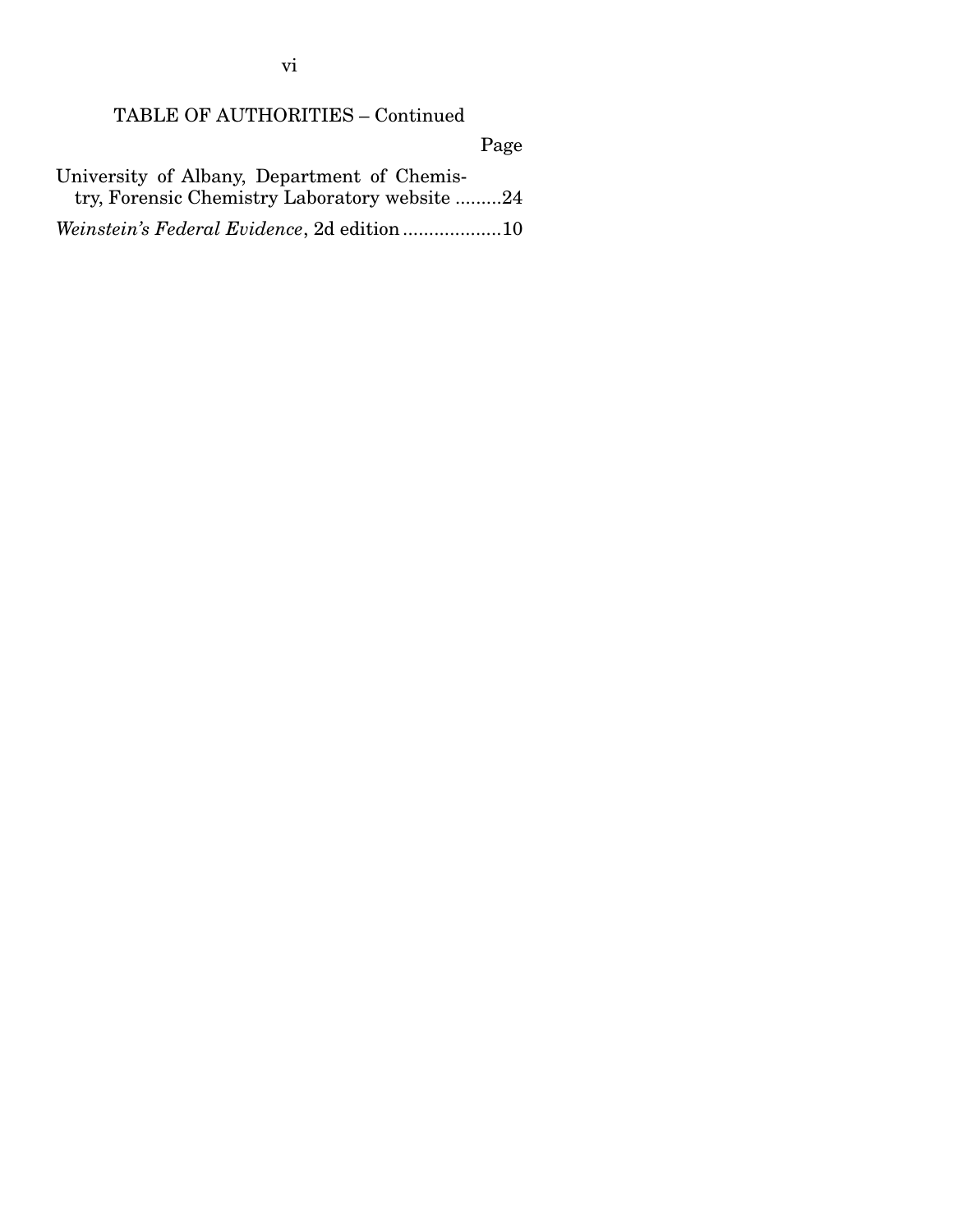#### **INTEREST OF AMICI CURIAE**

This brief is submitted by the National District Attorneys Association, the California District Attorneys Association, the American Society of Crime Lab Directors, the California Association of Crime Laboratory Directors, International Association of Coroners and Medical Examiners, National Association of Medical Examiners, California State Coroners Association as amici curiae in support of respondent the State of New Mexico.<sup>1</sup>

 The National District Attorneys Association (NDAA) is the largest and primary professional association of prosecuting attorneys in the United States. The association has approximately 7,000 members, including most of the nation's local prosecutors, assistant prosecutors, investigators, victim witness advocates, and paralegals. The mission of the association is, "To be the voice of America's prosecutors and to support their efforts to protect the rights and safety of the people." NDAA provides professional guidance and support to its members, serves as a resource and education center, produces publications, and follows and addresses public policy issues involving criminal justice and law enforcement.

<sup>&</sup>lt;sup>1</sup> Pursuant to Supreme Court Rule 37.6, amici curiae state that no counsel for any party authored this brief in whole or in part, and that no entity or person, other than amici, their members, and their counsel, made any monetary contribution towards the preparation and submission of this brief. Pursuant to Supreme Court Rule 37.3, amici state that counsel of record for all parties have consented to the filing of this brief in letters on file with the Clerk's office.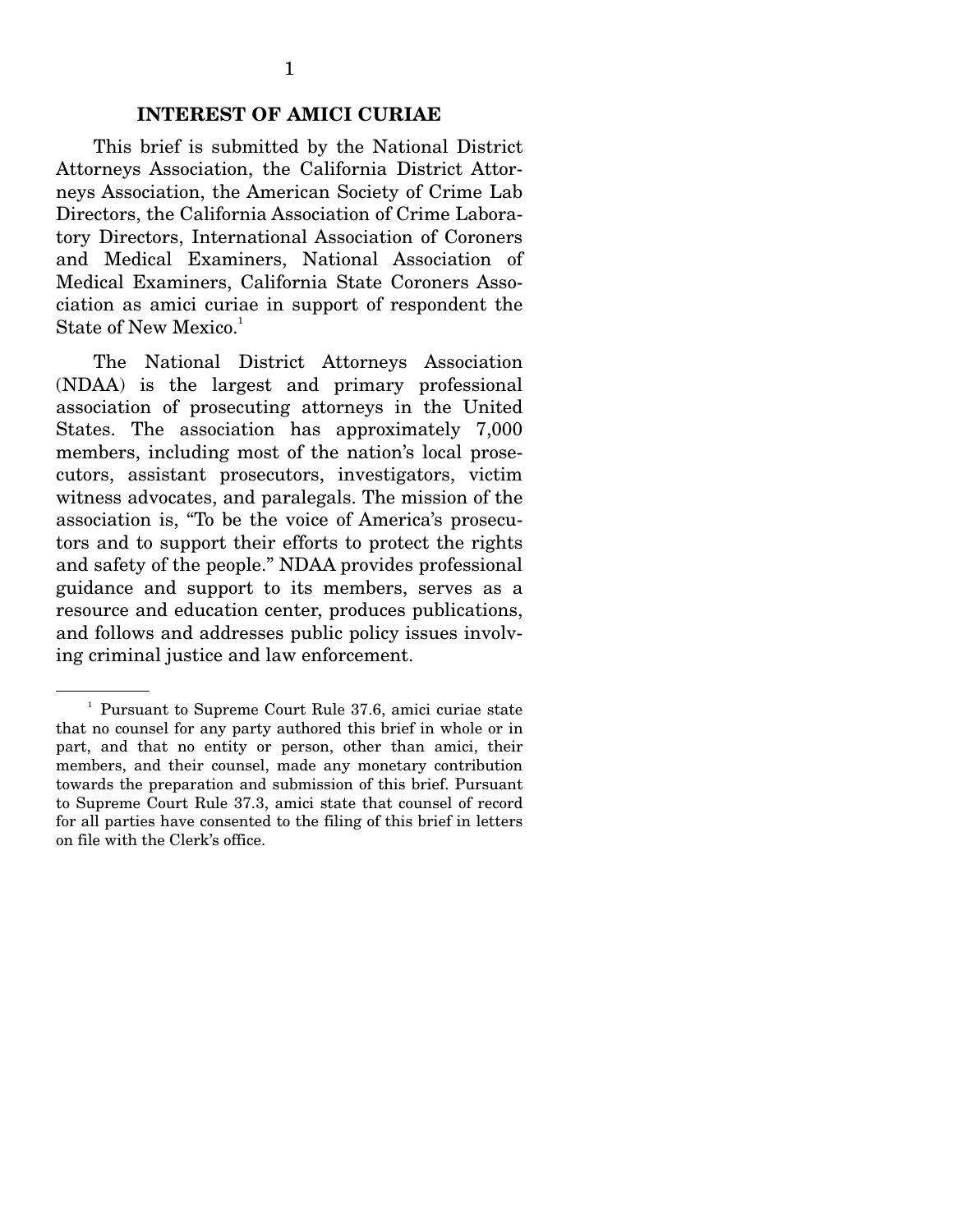The California District Attorneys Association (CDAA), the statewide organization of California prosecutors, is a professional organization incorporated as a nonprofit public benefit corporation in 1974. CDAA has over 2500 members, including elected and appointed district attorneys, the Attorney General of California, city attorneys principally engaged in the prosecution of criminal cases, and attorneys employed by these officials. CDAA presents prosecutors' views in appellate cases when it concludes that the issues raised in such cases will significantly affect the administration of criminal justice statewide.

 The American Society of Crime Lab Directors (ASCLD) is a non-profit professional society that was formed in 1974. The Society has over 600 members, composed of crime laboratory directors, managers and supervisors from the United States, Canada, Puerto Rico, Virgin Islands, China, Costa Rica, Finland, Hong Kong, Ireland, Italy, England, Israel, Sweden, Switzerland, New Zealand, Singapore, Taiwan, Turkey and Australia. The membership consists of biologists, chemists, document examiners, physicists, toxicologists, educators, instructors, and law enforcement officers whose major function is the management of a crime laboratory. The purposes of ASCLD include assisting the development of laboratory management, acquiring, preserving, and disseminating forensic based information, and promoting, encouraging, and maintaining the highest standards of practice in the field.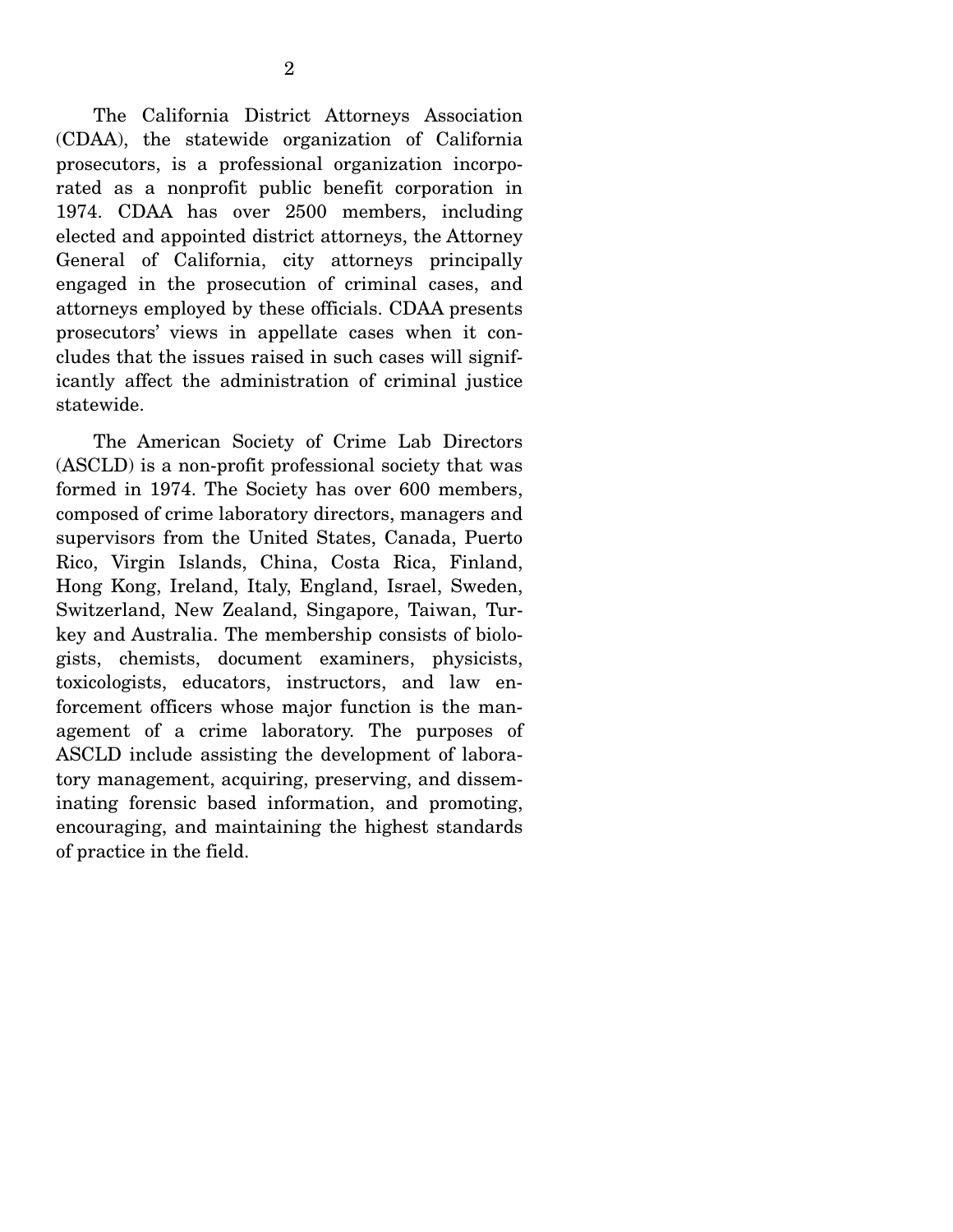The California Association of Crime Laboratory Directors (CACLD) has existed for over 40 years, and is a non-profit corporation. Its 140 members are managers, directors, and supervisors of both public and private sector forensic science laboratories, including two federal laboratories administered by the Drug Enforcement Administration and the Bureau of Alcohol, Tobacco and Firearms, thirteen laboratories operated by the California State Department of Justice, Bureau of Forensic Services, and nineteen public laboratories administered by city and county agencies. All but one of these crime laboratories are accredited by the American Society of Crime Laboratory Directors/Laboratory Accreditation Board (ASCLD/LAB), the largest forensic science accrediting body in the world. CACLD includes among its purposes improvement of management in forensic science laboratories, the effective exchange of forensic science information, assisting in the preparation of regulatory matters affecting forensic science laboratories, and promoting, encouraging and maintaining the highest professional and ethical standards in the field of forensic science laboratory services.

 The International Association of Coroners and Medical Examiners (IACME) was founded in 1927, and includes members from the United States, Mexico, Canada, Georgia, the Philippines, Belgium, Saudi Arabia, Morocco, the Netherlands, and Australia. IACME conducts an accreditation program, and has over 70 years experience in the presentation of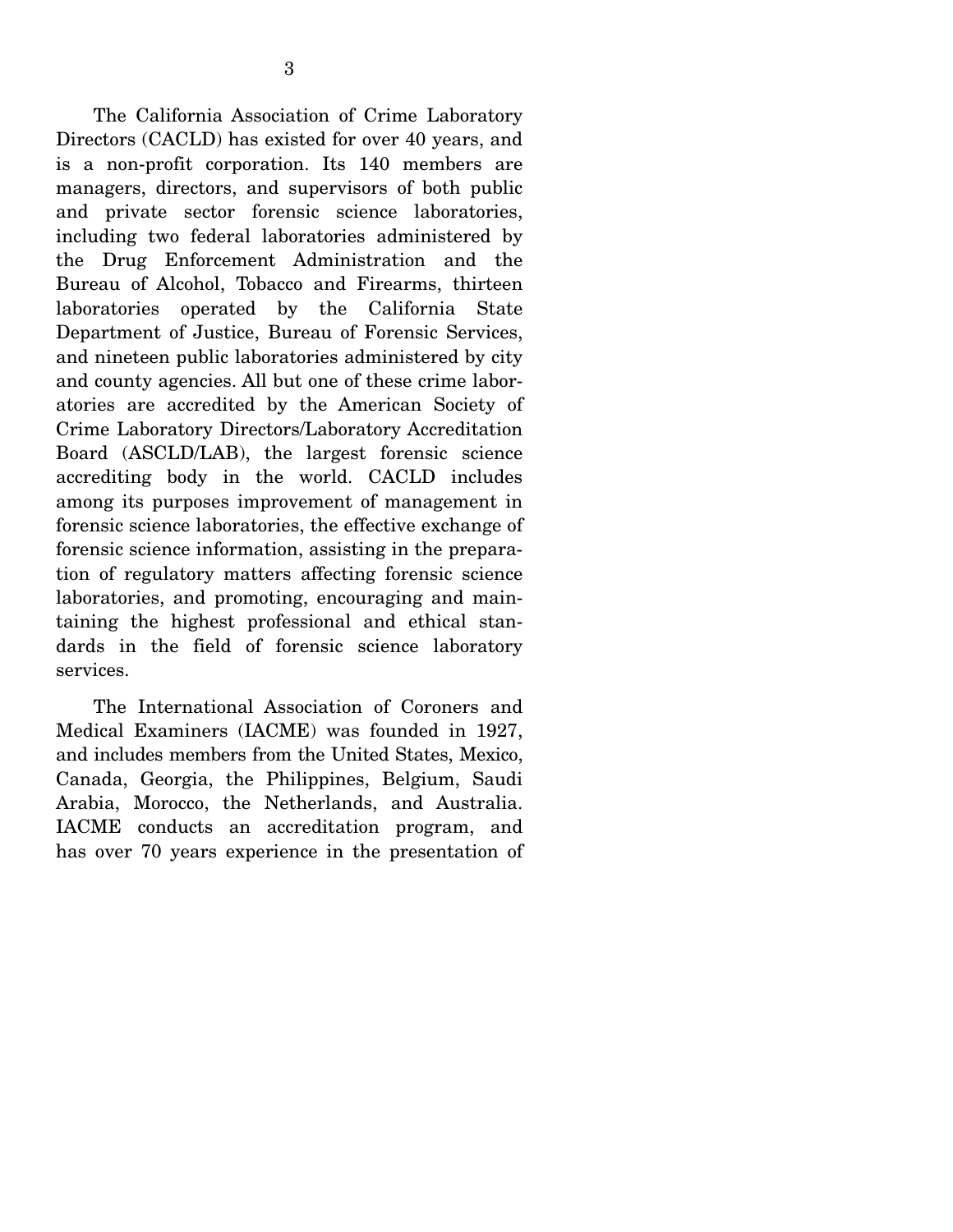educational seminars to assist coroners and medical examiners in performing their duties. This commitment is enshrined in the Association's Mission Statement which reads as follows: "The International Association of Coroners and Medical Examiners is committed to advancing the accurate determination of the cause and the manner of death through the utilization of science, medicine and the law."

 The National Association of Medical Examiners (NAME) is the national professional organization of physician medical examiners, medical death investigators and death investigation system administrators who perform the official duties of the medicolegal investigation of deaths. It was founded in 1966 and has over 1,000 members in the United States and internationally. Membership is open to all physicians, investigators, and administrators who are active in medicolegal death investigation. NAME's purposes include fostering the professional growth of physician death investigators, disseminating professional and technical information vital to the continuing improvement of the medical investigation of violent, suspicious and unusual deaths, promoting excellence in medicolegal death investigation, and the highest practice of ethical conduct.

 The California State Coroners Association (CSCA) is a non-profit organization founded in 1968 to promote and protect the interests of all Coroner and Medical Examiner professionals throughout California. Coroners, Sheriff-Coroners, and Medical Examiners have the mandated mission to determine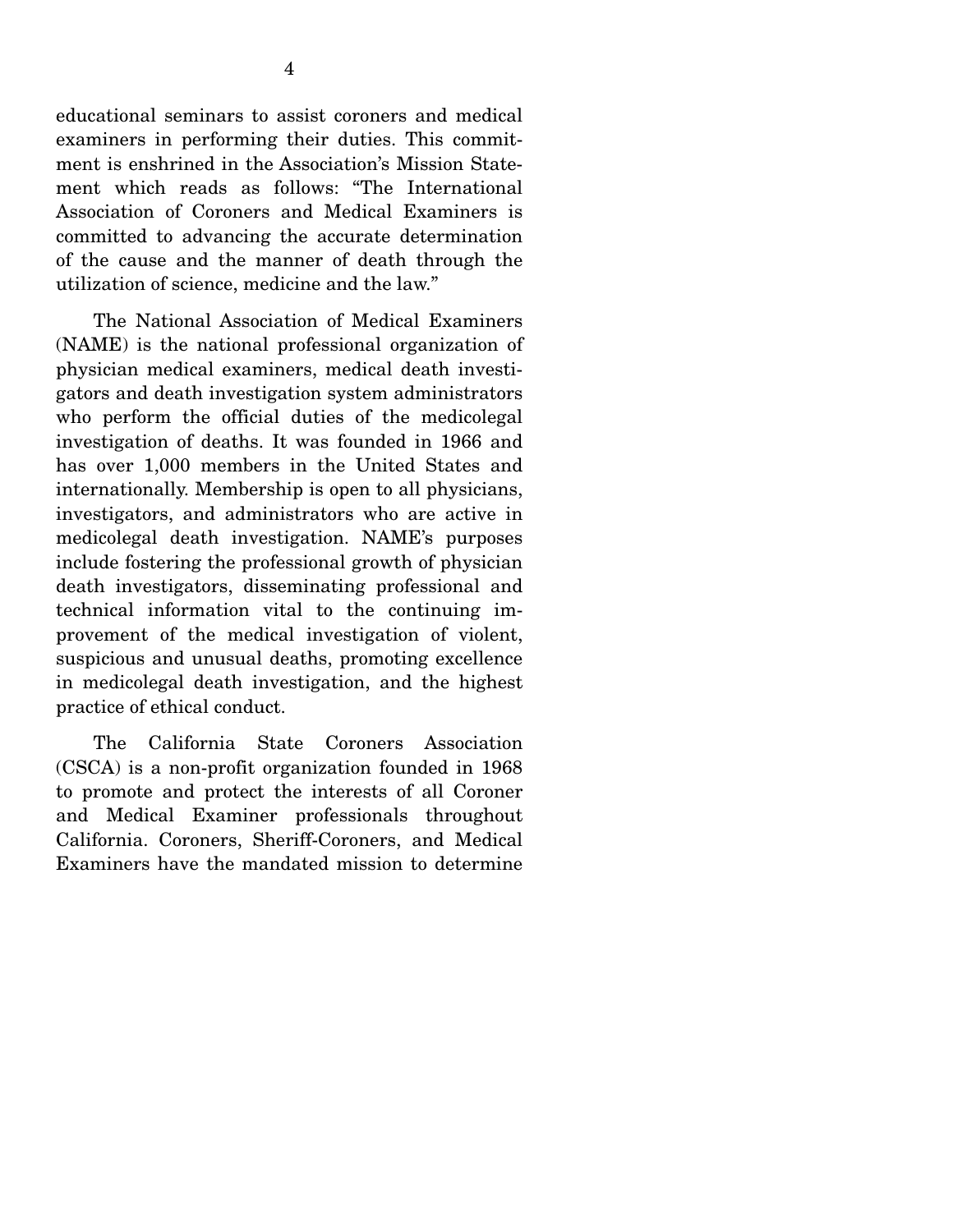the circumstances, manner, and cause of all violent, sudden or unusual deaths. The Association promotes professionalism and expertise in the field of medicolegal death investigation. CSCA is committed to communicating its members' concerns to government and regulatory bodies, advocating for sound public policies that affect coroners and medical examiners, promoting professional standards that enhance the effectiveness of the medicolegal death investigation service to our communities, and providing excellence in training and education.

 This case raises matters of concern to prosecutors and forensic laboratory professionals. The decision by the Court in this case will affect how crime labs examine and process evidence, and provide testimony in court as to lab results. It will also affect how prosecutors prepare for and prove cases involving forensic evidence; it may affect what evidence can in fact be proved in court, and even what cases may be barred from prosecution, depending on rules of constitutional dimension that this Court may announce.

 Amici have expertise in the matters pending before the Court in this case, and believe that their brief will be helpful in this Court's decision on these matters.

#### --------------------------------- ♦ ---------------------------------

#### **FACTS AND PROCEDURAL BACKGROUND**

 Following a vehicle collision in Farmington, New Mexico (petitioner rear-ended a vehicle that was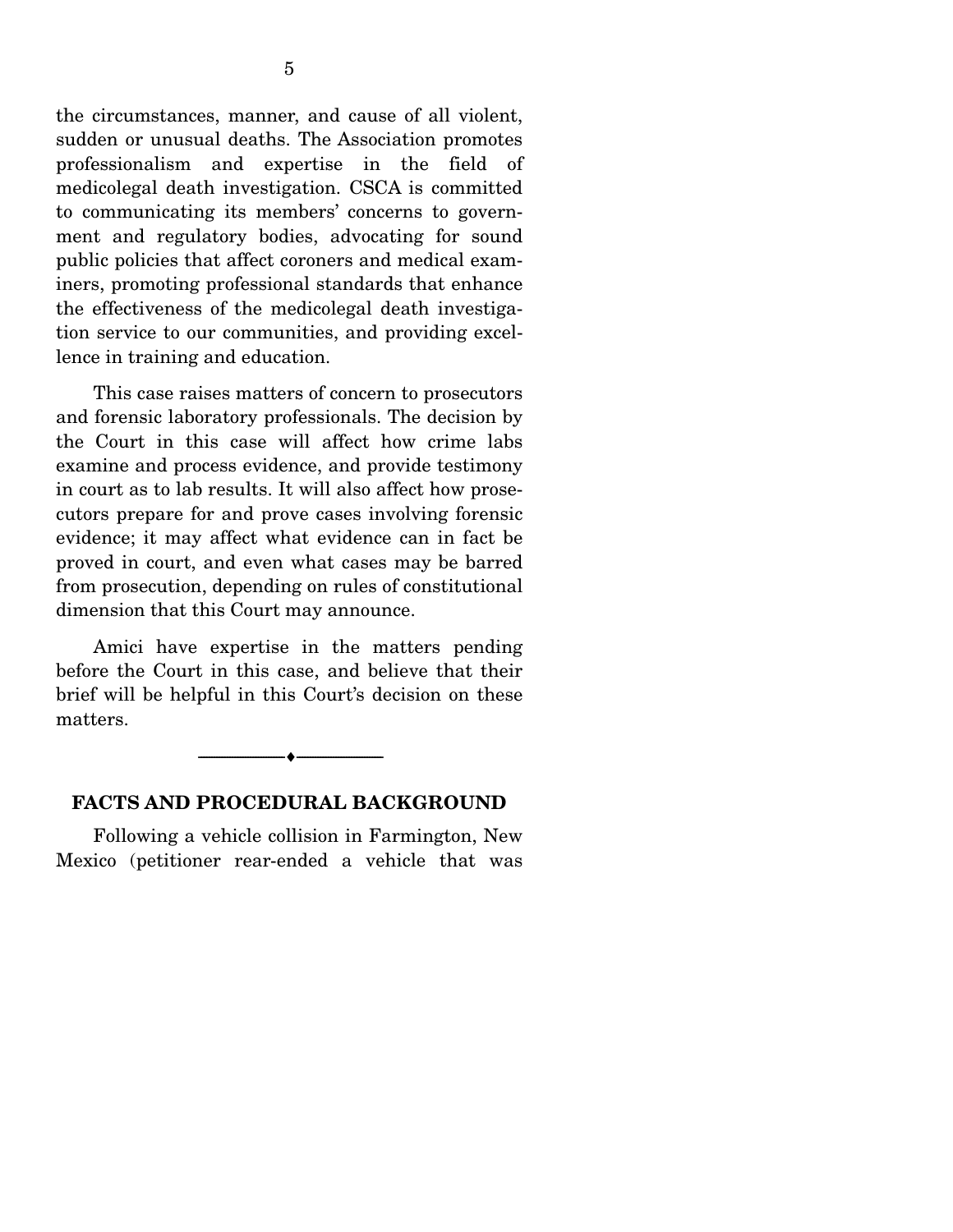stopped at an intersection), police arrested petitioner, who refused to take a breath test. After obtaining a warrant, a blood sample was drawn from petitioner.

 The blood was drawn by a nurse into two vials, observed by an officer, who accepted the vials, and sealed the blood sample in a package called a blood draw kit, which included a Form 705, with chain of custody information. The blood draw kit was sent to the Toxicology Bureau of the New Mexico Department of Health, where it ultimately came into the Scientific Laboratory Division (SLD), and the custody of a person who was designated as the analyst. The analyst made certain entries onto the Form 705, and then placed some of the blood into a gas chromatograph, an instrument or machine used in analytical chemistry for separating and analyzing compounds. The instrument, through an automated process, performed the steps necessary to make an analysis of the compounds in the blood, using mechanical detectors, and produced a data reading stating whether alcohol was identified, and if so, in what amount. Once the blood was placed into the gas chromatograph, the instrument did all of the analytical work, produced the data, and then a computer which was part of the gas chromatograph assembly printed out the results. The gas chromatograph reported that petitioner's blood contained .21 grams of alcohol per 100 mLs of blood (i.e., .21%), more than two and one-half times the legal limit of .08 grams/100 mLs (.08%). The person designated as the analyst reviewed the data as provided by the instrument and entered the result onto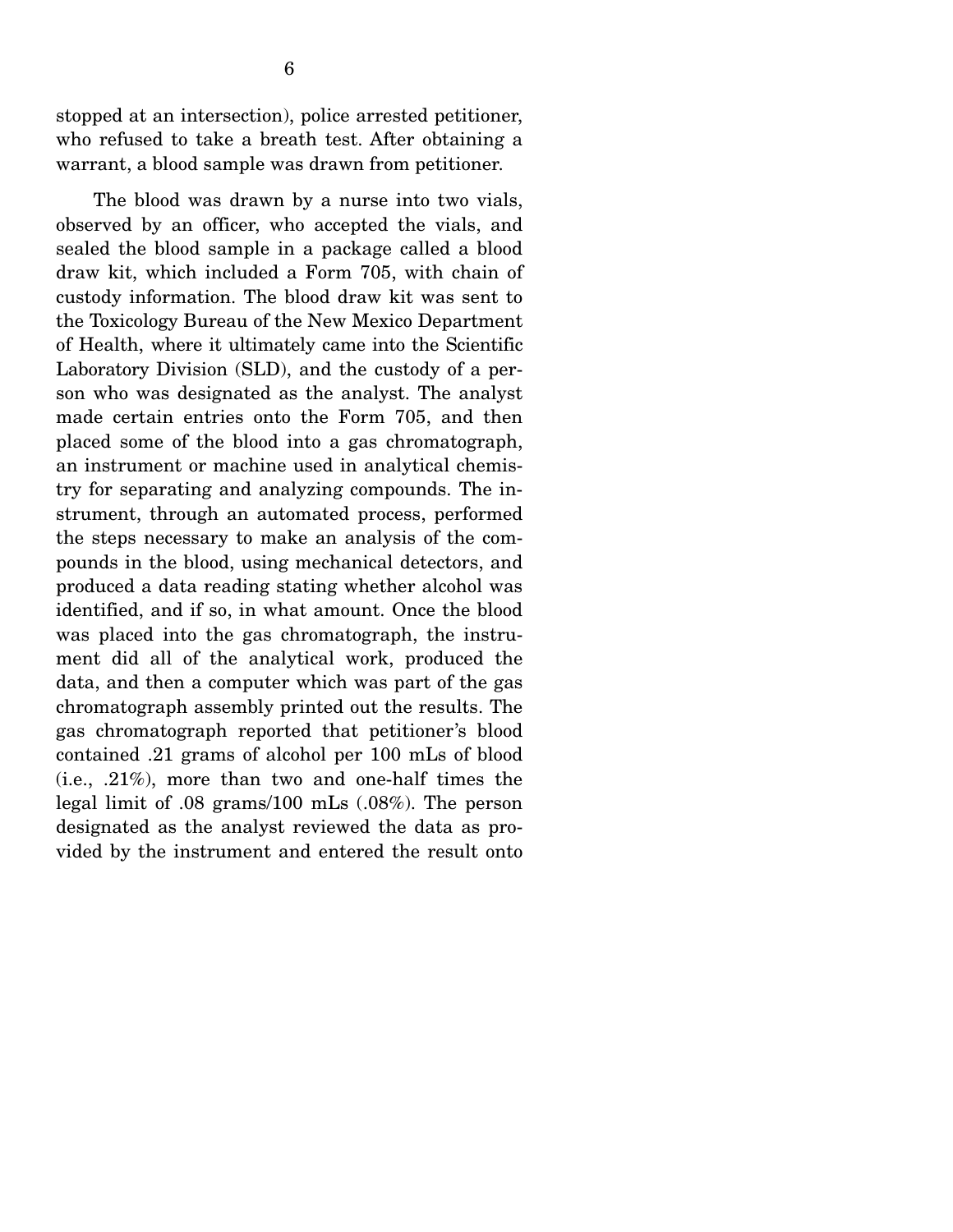the Form 705. His work received two reviews before the Form 705 was returned to the police department.

 At trial, the person at SLD who was designated as the analyst did not testify. Supervising analyst Gerasimos Razatos did testify. Razatos was not involved in the initial handling of the blood sample, nor in the earlier reviews of the original analyst's work. He did review both the analyst's work and the gas chromatograph analysis prior to testifying. He explained in his testimony the lab procedures, and how the records showed that they were followed in this case. The trial court admitted the Form 705 into evidence, following Razatos' testimony.

 Petitioner was convicted of aggravated driving under the influence. His case was affirmed by the New Mexico Court of Appeal, and the New Mexico Supreme Court. This Court issued a writ of certiorari to consider the application of the Confrontation Clause to these facts, in light of *Melendez-Diaz v. Massachusetts,* 557 U.S. \_\_\_, 129 S.Ct. 2527 (2009).



--------------------------------- ♦ ---------------------------------

*Melendez-Diaz* addressed a situation where the prosecution presented no live witness at all to testify as to the forensic expert opinion. Neither the holding of *Melendez-Diaz*, nor its underlying rationale, provide any basis for the conclusion that a qualified expert who has reviewed the work, records and material produced by an original expert, and testifies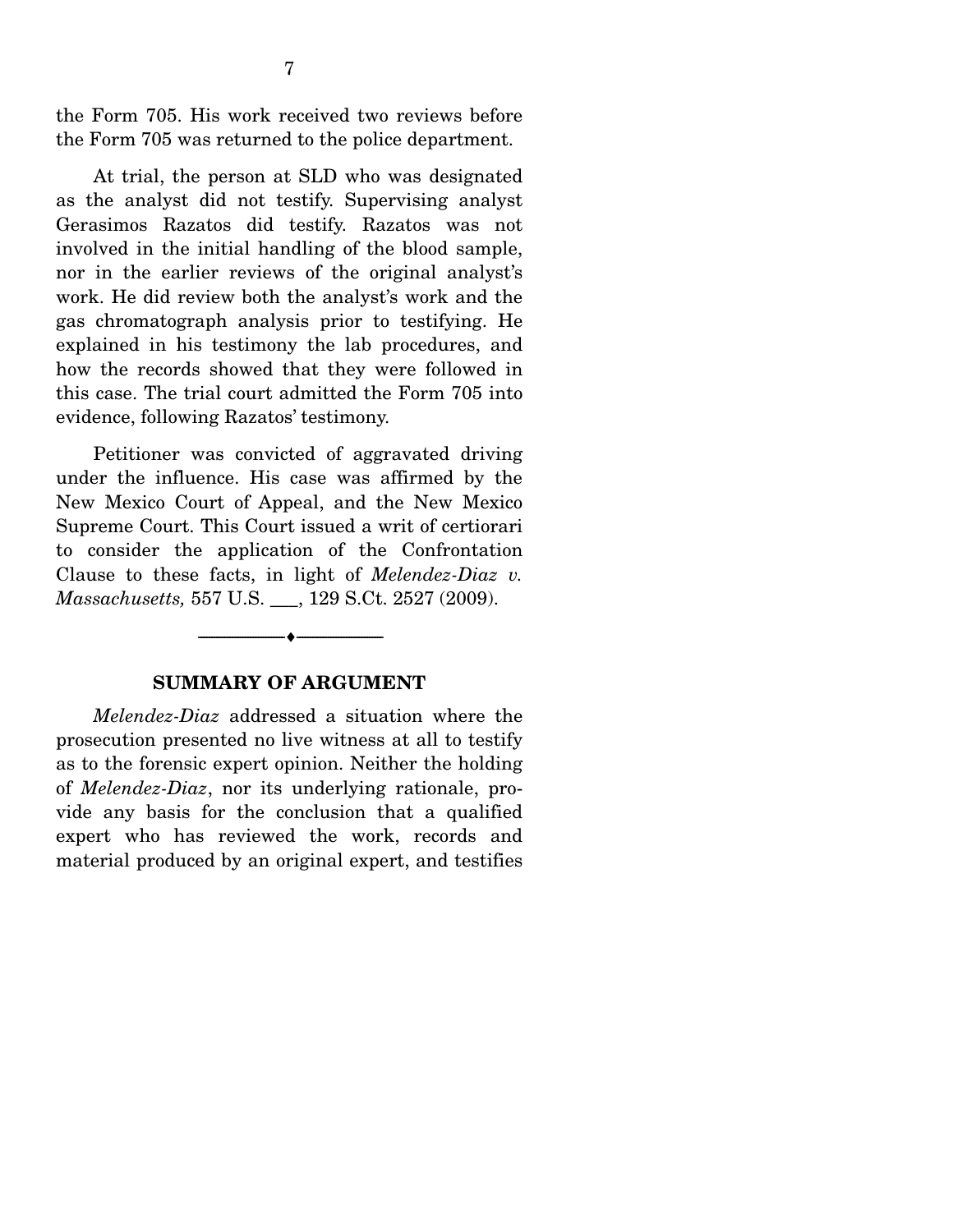based thereon to expert forensic matters, offends the Confrontation Clause. Anecdotal evidence of isolated problems in individual forensic laboratories around the country do not support the conclusion that testimony of the original forensic expert at trial is necessary under the Constitution. The testimony of an expert other than the original analyst, when the second expert is qualified, familiar with the applicable science, laboratory procedures, and any equipment that may be involved, provides constitutionally meaningful and adequate confrontation, particularly in light of the realities of modern forensic science practice.

#### **ARGUMENT**

--------------------------------- ♦ ---------------------------------

### **I.** *MELENDEZ-DIAZ v. MASSACHUSETTS* **DOES NOT PROHIBIT TESTIMONY OF AN EX-PERT ANALYST THAT IS BASED ON THE WORK OF ANOTHER ANALYST**

Petitioner asserts error based on a claimed violation of the Confrontation Clause under *Crawford v. Washington,* 541 U.S. 36 (2004), and the more recent case of *Melendez-Diaz v. Massachusetts,* 557 U.S. \_\_\_, 129 S.Ct. 2527 (2009)*.* The New Mexico Supreme Court concluded that the rule of *Melendez-Diaz* does not extend to the situation presented by this case. The New Mexico Supreme Court correctly decided this issue.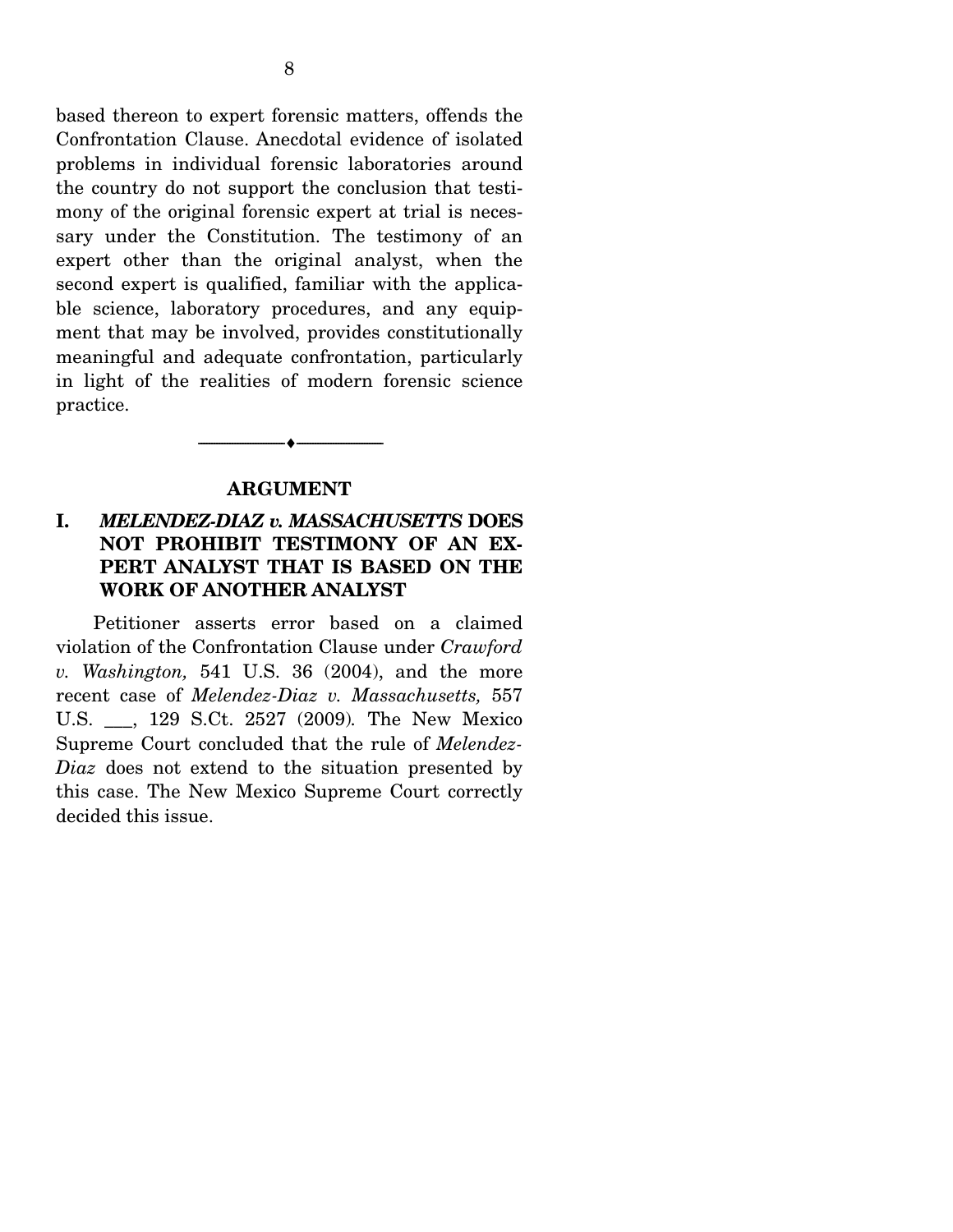In *Melendez-Diaz*, police had found four plastic bags containing a white substance in defendant's car. After he was arrested and transported to the police station in the back seat of a police car, officers found 19 more bags with a white substance in the back seat. At trial on drug charges, following a procedure then available in Massachusetts, the prosecution presented three "certificates of analysis" attesting to the crime lab results (cocaine), without the testimony of any witness. (See 557 U.S. at \_\_\_, 129 S.Ct. at 2530- 2531.) Applying the rule of *Crawford v. Washington*, this Court ruled 5-4 that such a procedure denies the defendant the right to confrontation of witnesses under the Sixth Amendment.

 The situation in the case at bar is not the situation addressed in *Melendez-Diaz*. Here, the report prepared by the SLD analyst who was designated as the analyst for this case was admitted into evidence, with and through the testimony of analyst Razatos, who was himself a qualified analyst, and a supervisor at the laboratory. Razatos, a live, qualified expert witness, could authenticate and explain the report, the lab procedures, and the analytical conclusions in his testimony.

 The *Melendez-Diaz* majority at no point held that an expert opinion could not be introduced through live testimony of an expert who based his/her opinion on non-admissible matter, including hearsay, so long as it is reasonably relied on by experts in the particular field. This, of course, is the modern rule for the underlying basis for expert testimony in the vast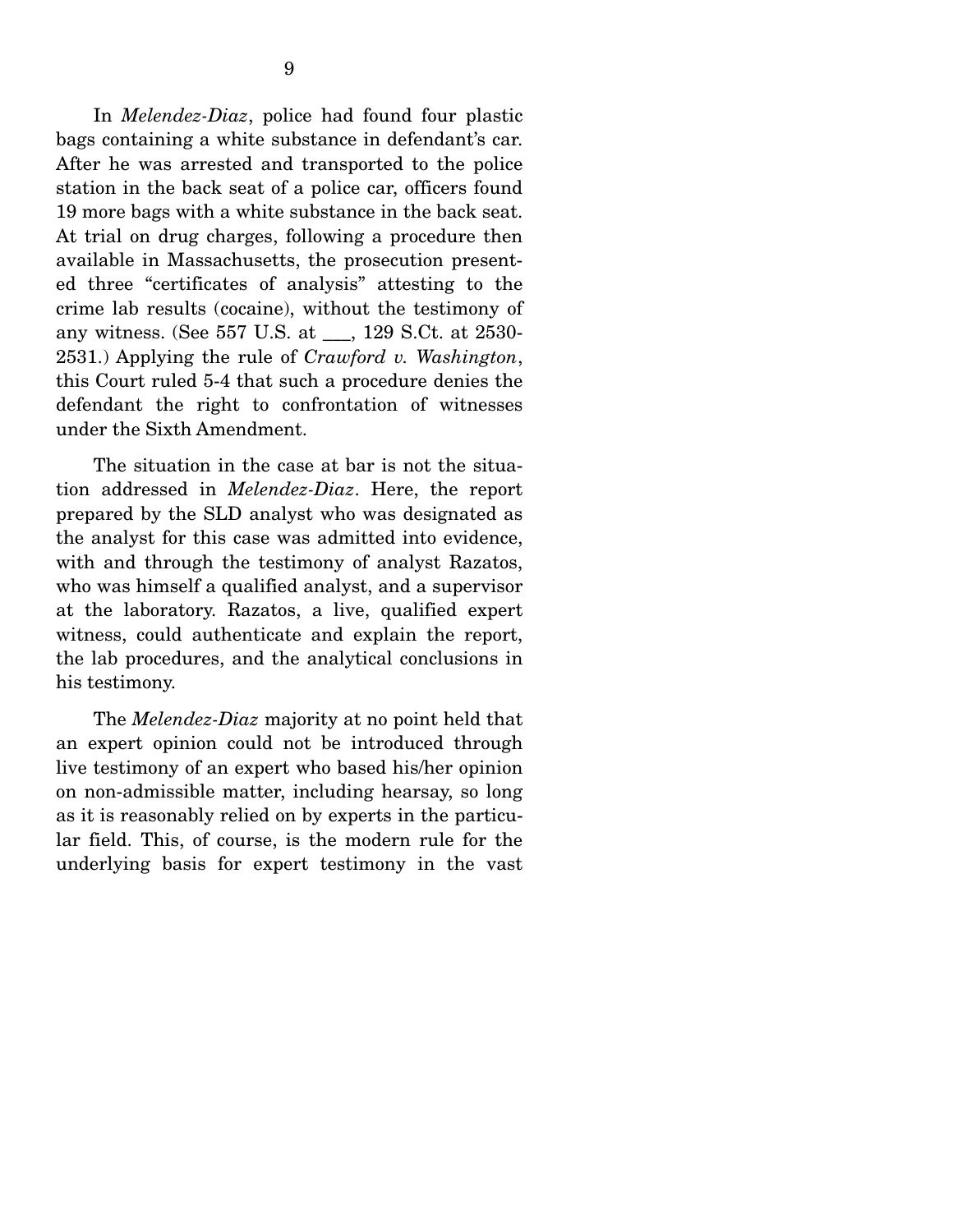majority of jurisdictions in this country. It is the rule in the Federal Rules of Evidence (FRE). Federal Rule of Evidence 703. New Mexico has adopted the federal rules, as have 41 other states, Puerto Rico, Guam and the military. *Weinstein's Federal Evidence*, 2d ed., vol. 6, pp. T-1 through  $T-9$ . Jurisdictions which have not adopted the federal rules generally have a counterpart to Rule 703 which reaches the same result. See, e.g., *People v. Angelo*, 88 N.Y.2d 217, 222, 644 N.Y.S.2d 460 (1966), and *People v. Radesi*, 11 A.D.3d 1007, 1008, 782 N.Y.S.2d 341 (2005); California Evidence Code section 801(b).

*Melendez-Diaz* at no point suggested its holding was in any way intended to undercut this longstanding and widespread rule. As the Fifth Circuit explained in *United States v. Williams,* 447 F.2d 1285, 1290 (5th Cir. 1971), " $\ldots$  when the expert witness has consulted numerous sources, and uses that information, together with his own professional knowledge and experience, to arrive at his opinion, that opinion is regarded as evidence in its own right and not as hearsay in disguise." To the extent petitioner would have this Court exclude the testimony of lab supervisor Razatos, it would abrogate this longstanding rule when neither the text of nor the

<sup>&</sup>lt;sup>2</sup> Eight states have not adopted the federal rules: California, Georgia, Illinois, Kansas, Massachusetts, Missouri, New York and Virginia. *Weinstein's Federal Evidence*, supra, vol. 6, pp. T-1 through T-9.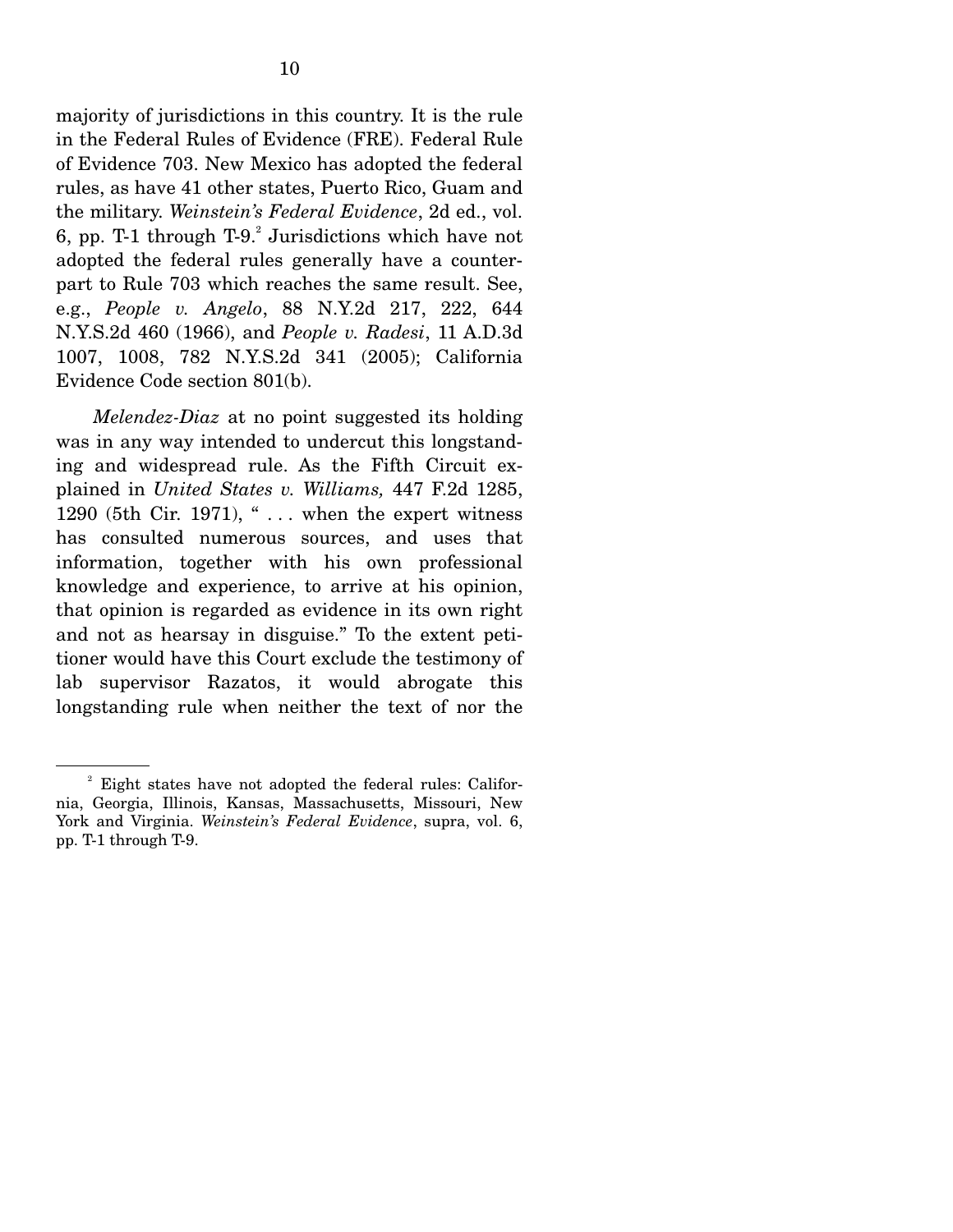reasoning behind *Melendez-Diaz* provide any reason to do so.

 There is good reason why the ruling in *Melendez-Diaz* does not serve as a basis for rejecting the admissibility of expert testimony that is based on reliable hearsay of the type normally considered by experts in the field. *Melendez-Diaz* is based on the rule of *Crawford* as to the meaning of the Sixth Amendment right of confrontation. But *Crawford* only applies to hearsay admitted for the truth of the matter. It does not apply to statements that are not admitted for the truth of the matter. *Crawford*, supra, 541 U.S. at 59, fn. 9. Hearsay material relied on by an expert, when it is admitted at all during the testimony of the expert, is *not* admitted for the truth of the matter. See New Mexico Rule of Evidence<sup>3</sup> 11-703, and comment to 2006 revision; Federal Rule of Evidence 703, and comment to 2000 revision.

 Supporting this argument is the fact that the evidentiary rules concerning hearsay used as the basis for expert opinion are not codified as hearsay exceptions, nor are they structurally in the part of the evidence rules dealing with hearsay. Rules 702, 703 and 705, dealing with the basis of expert testimony, are in Article VII of both the New Mexico and federal rules, entitled "Opinions and Expert Testimony." The evidence rules defining hearsay and hearsay exceptions are in Article VIII. Jurisdictions not using the

<sup>3</sup> Hereafter NMRE.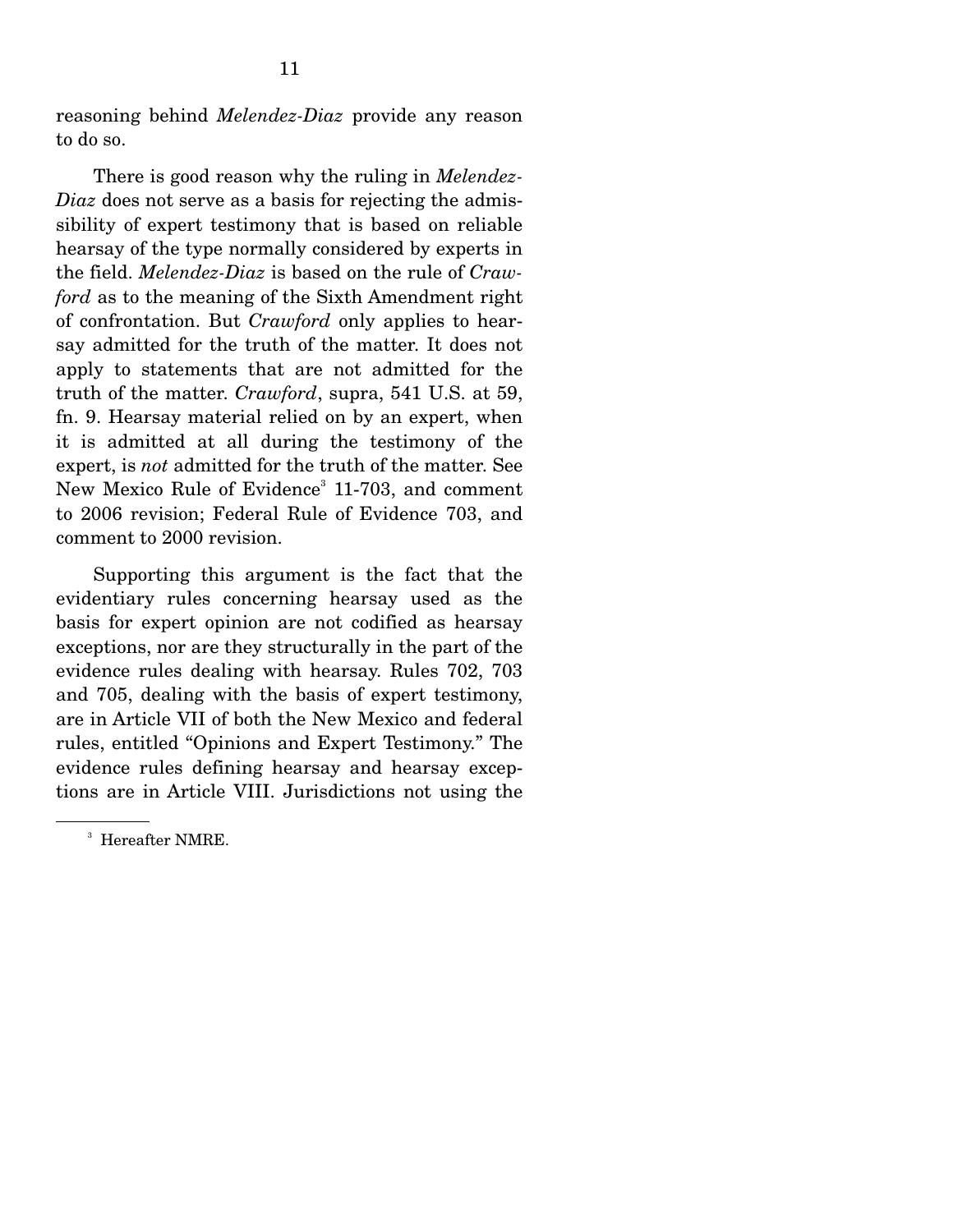federal rules approach the issue in a similar way. California, for instance, deals with material that is the basis for expert opinion in California Evidence Code sections 801 and 802, which are in Division 7 of the California Evidence Code (entitled "Opinion Testimony and Scientific Evidence"), not in Division 10 of that code, dealing with hearsay.

 One should also note that an expert who has relied on hearsay matter will not always, or even usually, be allowed testify over objection on direct examination as to the details of the underlying hearsay. NMRE 11-703, and comment to 2006 revision; FRE 703, comment to 2000 revision.

 When reference to the underlying details of the hearsay material is for some reason necessary for the jury to fully understand the opinion of the testifying expert, a limiting instruction may be appropriate. Id.; NMRE 11-105, FRE 105. Enforcement of these rules can protect the rights of a criminal defendant while still permitting the admission of the expert opinion.

 Nor should it be of great import for analysis of the issue here that the Form 705 itself was admitted into evidence. Had the original analyst been present and testified in court, there would be little objection to the admission of the Form 705. Supervisor Razatos served the same foundational purpose in the trial court that the original analyst would have served. To the extent one might question whether or not Razatos' testimony amounted to a statement of his own opinion based on his knowledge of the laboratory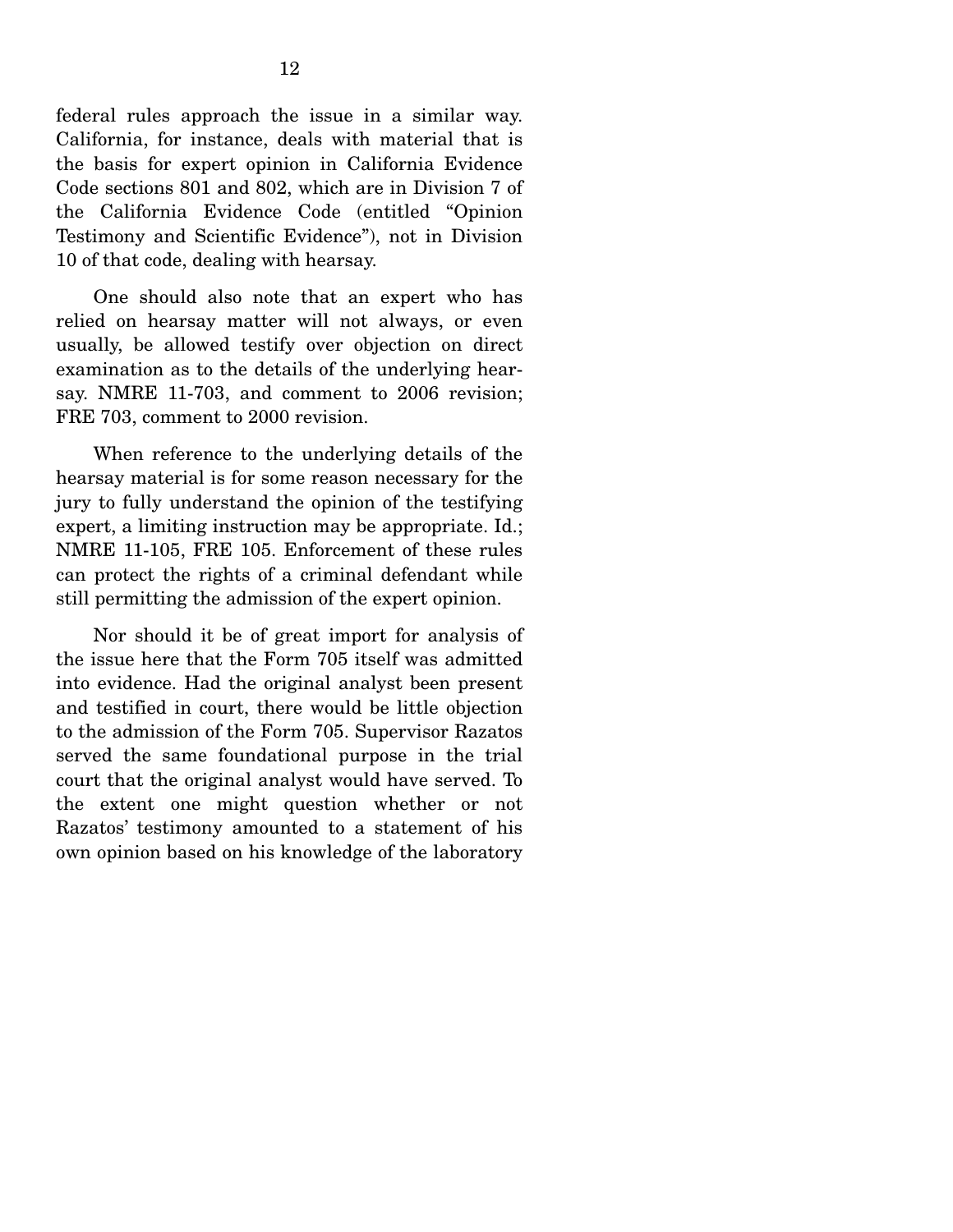procedures and the material he reviewed, only one more question on direct examination would make that point.4 There is little reason to doubt what the answer would be, and even less reason to base a constitutional rule on the fact that one question, the answer to which can be readily inferred, was not expressly asked here. If this Court concludes the failure to expressly ask that one question is indeed a constitutional failure here, saying so directly will clarify for future cases that the prosecution should ask that question, and make that point. For, as *United States v. Williams*, supra, and the Rules of Evidence make clear, the expert's opinion is evidence in its own right, even when based on hearsay.

 Based on the foregoing, there is no reason to conclude that *Melendez-Diaz* prohibits the admissibility of the testimony of a qualified expert such as Razatos, when that testimony is based on the reliable work of an underlying expert.

<sup>4</sup> The question: "Based on the material you have reviewed, what is your opinion as to Mr. Bullcoming's blood alcohol level at the time the blood sample was drawn?"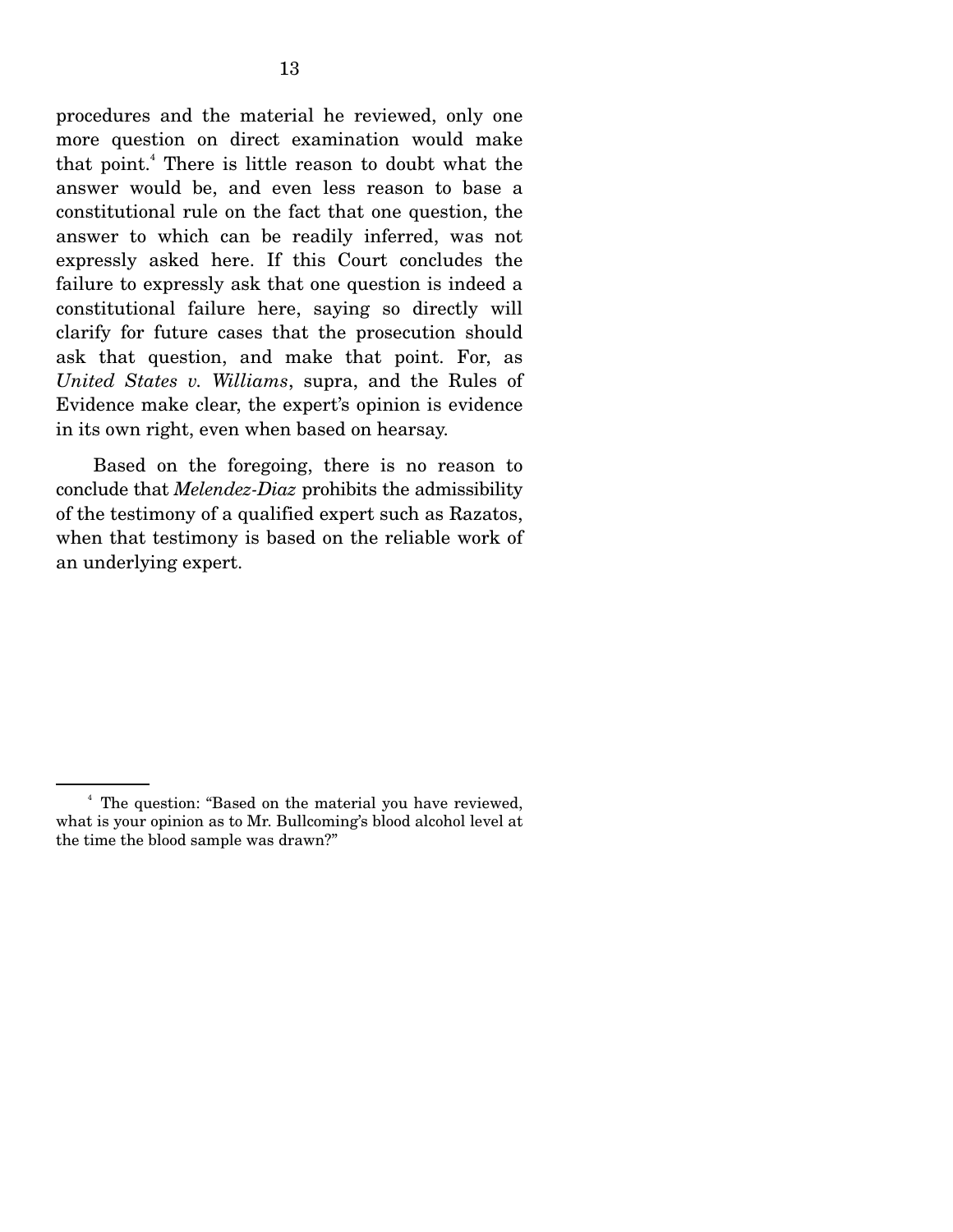#### **II. THE RATIONALE OF** *MELENDEZ-DIAZ***, THAT FORMALIZED TESTIMONIAL MA-TERIAL REQUIRES CONFRONTATION, DOES NOT COMPEL EXCLUSION OF THE TESTIMONY OF ANALYST RAZATOS**

Analysis of the principles underpinning the confrontation basis for *Melendez-Diaz*, as it applies to this case, reveals that the underlying principles do not compel the exclusion of the testimony of analyst Razatos here.

 In the majority opinion in *Melendez-Diaz*, at footnote 1, Justice Scalia discussed the issue of just who must testify in support of a laboratory analysis, and whether any particular person must testify:

Contrary to the dissent's suggestion, *post,*  557 U.S. \_\_\_, 129 S.Ct. at 2544-2545 (opinion of KENNEDY, J.), *we do not hold, and it is not the case, that anyone whose testimony may be relevant in establishing the chain of custody, authenticity of the sample, or accuracy of the testing device, must appear in person as part of the prosecution's case.* While the dissent is correct that "[i]t is the obligation of the prosecution to establish the chain of custody," . . . this does not mean that everyone who laid hands on the evidence must be called. As stated in the dissent's own quotation, *ibid.,* from *United States* v. *Lott,* 854 F. 2d 244, 250 (CA7 1988), "gaps in the chain [of custody] normally go to the weight of the evidence rather than its admissibility." It is up to the prosecution to decide what steps in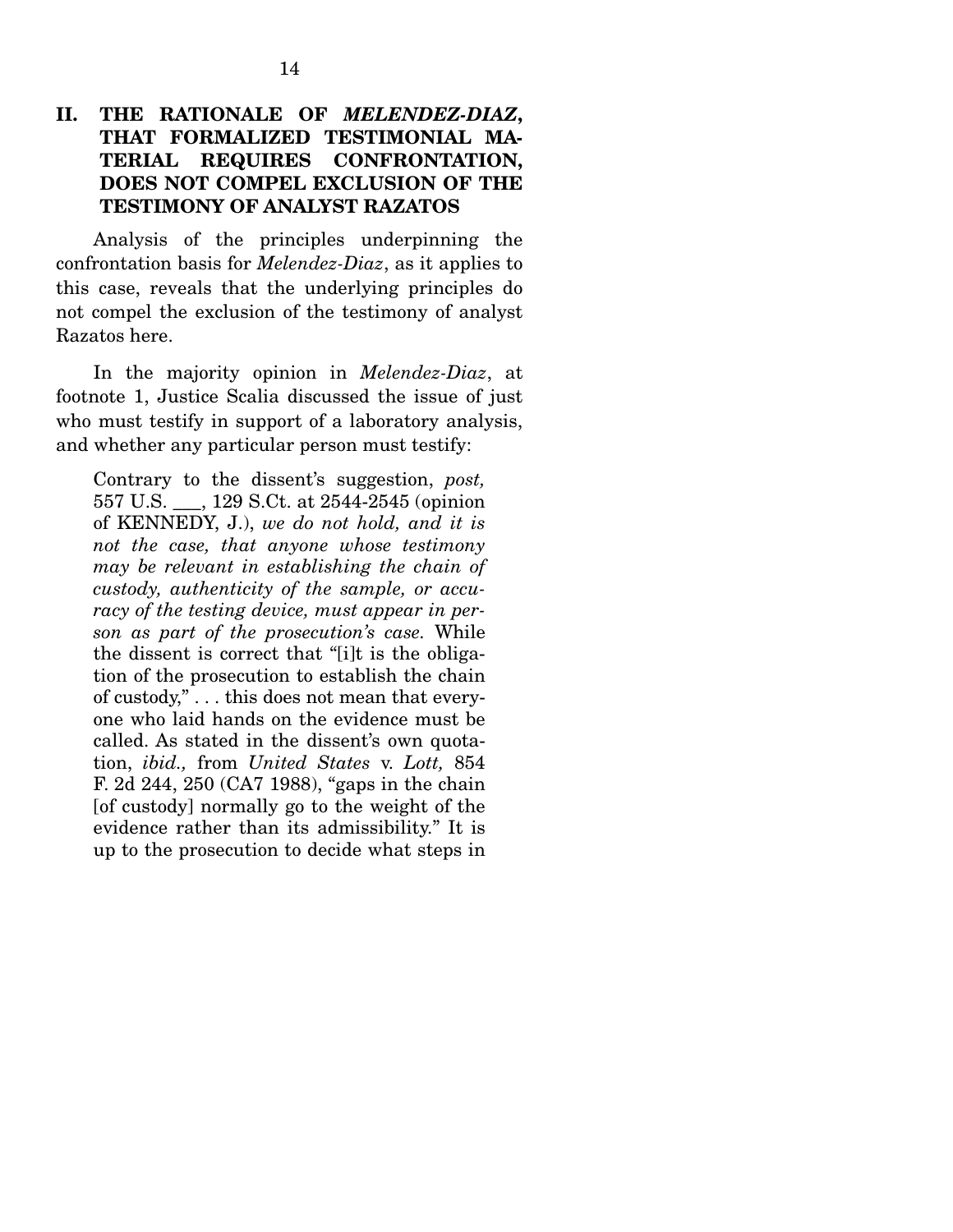the chain of custody are so crucial as to require evidence; *but what testimony is introduced must (if the defendant objects) be introduced live*. Additionally, documents prepared in the regular course of equipment maintenance may well qualify as nontestimonial records.

557 U.S. at \_\_\_, 129 S.Ct. at 2532 (emphasis added).

 As the record in this case makes clear, the analysis in the modern forensic laboratory, and the analysis done here, involves work by a number of individuals, but the actual chemical analysis is done by a gas chromatograph instrument. The gas chromatograph, through an automated, mechanical process, takes a sample of the blood, and submits it to testing processes, measures the result, and then generates a computer printout so the data can be read. The "analyst" simply loaded the petitioner's blood into the gas chromatograph. Viewed in this light, it is clear the "analyst" was just one person in the chain of custody, who did not in fact perform the analysis at all. The analysis was performed by the gas chromatograph. A qualified witness such as Razatos, familiar with the chemistry and science behind the process and the gas chromatograph instrument, and the procedures of the lab, could review the analysis, explain the results and how they were produced as well as the original person who was designated as the analyst by virtue of the laboratory protocol (even though the gas chromatograph, and not the "analyst," actually did the analysis). The live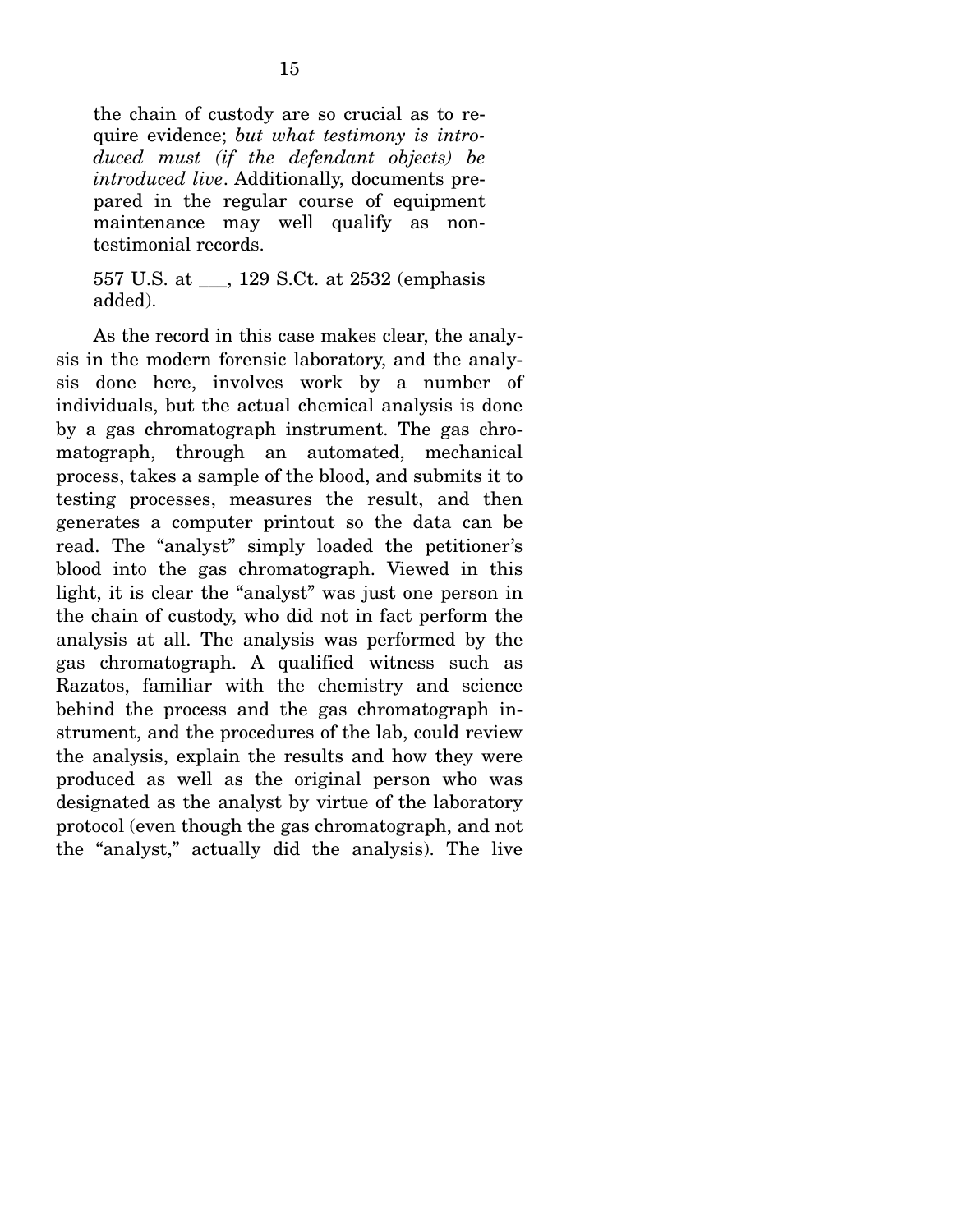testimony of the nurse who drew the blood sample, the officer who received the blood sample and sealed it in the blood draw kit, and supervisor Razatos, who could explain both how the instrument made the analysis and the results, satisfied the confrontation requirement as it was described in Justice Scalia's majority opinion in *Melendez-Diaz*.

 In addition, any consideration of the underlying basis for *Melendez-Diaz* must focus on the concept of whether the materials at issue are "formalized testimonial materials" within the reach of the Sixth Amendment. See *Melendez-Diaz*, concurring opinion of Justice Thomas, 557 U.S. at \_\_\_, 129 S.Ct. at 2423. In *Davis v. Washington,* 547 U.S. 813 (2006), Justice Thomas explained that the Confrontation Clause was intended by the framers to prevent the practice employed by the Marian statutes, when witnesses were examined outside the presence of the court, the examinations were transcribed, and the transcripts were then submitted later to the court. 547 U.S. at 835-836. Based on this analysis of the Confrontation Clause, Justice Thomas concluded that the clause was directed only at formalized testimonial materials, such as affidavits, depositions, prior testimony, and confessions. Id., at 836.

 While the "certificates of analysis" that were admitted in *Melendez-Diaz* without any live testimony were "quite plainly affidavits," and thus "formalized testimonial materials," (Thomas, J., concurring, 557 U.S. at \_\_\_, 129 S.Ct. at 2543), the same cannot be said for the materials at issue here. The underlying laboratory work by one analyst, as part of a chain of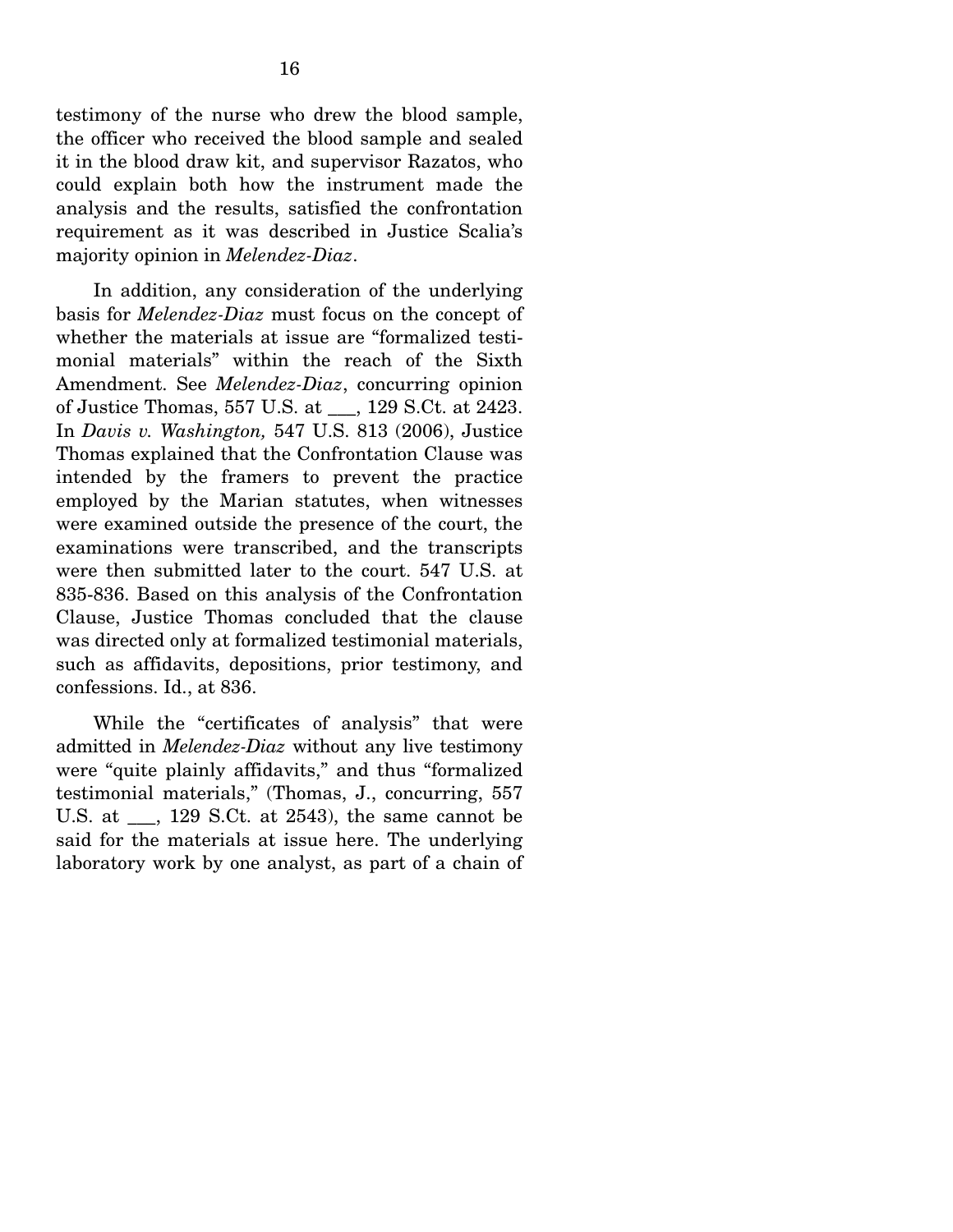custody putting a blood sample into a gas chromatograph, and then recording the result, which in turn is relied on by a supervising analyst, who then testifies in court, simply is not the type of "formalized testimonial materials" covered by the Sixth Amendment so as to exclude the testimony of the supervising analyst.

 In short, neither the analytical foundation of the *Melendez-Diaz* majority opinion, nor that of the concurring opinion of Justice Thomas, supports petitioner's position that the testimony of a supervising analyst does not satisfy the Confrontation Clause.

#### **III. ANECDOTAL EVIDENCE OF ERRORS IN INDIVIDUAL LABORATORIES DO NOT PRO-VIDE JUSTIFICATION FOR EXTENDING** *MELENDEZ-DIAZ* **BEYOND ITS HOLDING**

The anecdotal horror stories about inaccurate laboratory results cited in this case by amici curiae National Association of Criminal Defense Lawyers (NACDL), et al., in their brief in support of petitioner (pp. 32-34 of that brief) are red herrings with respect to the issue before the Court. A review of the very articles cited in their amicus brief reveals that the inaccurate test results at a local crime lab in Colorado were exposed not through crossexamination at a criminal trial, but rather through regular proficiency testing undertaken by the lab itself, then confirmed and traced to its source through follow-up testing by that lab. The police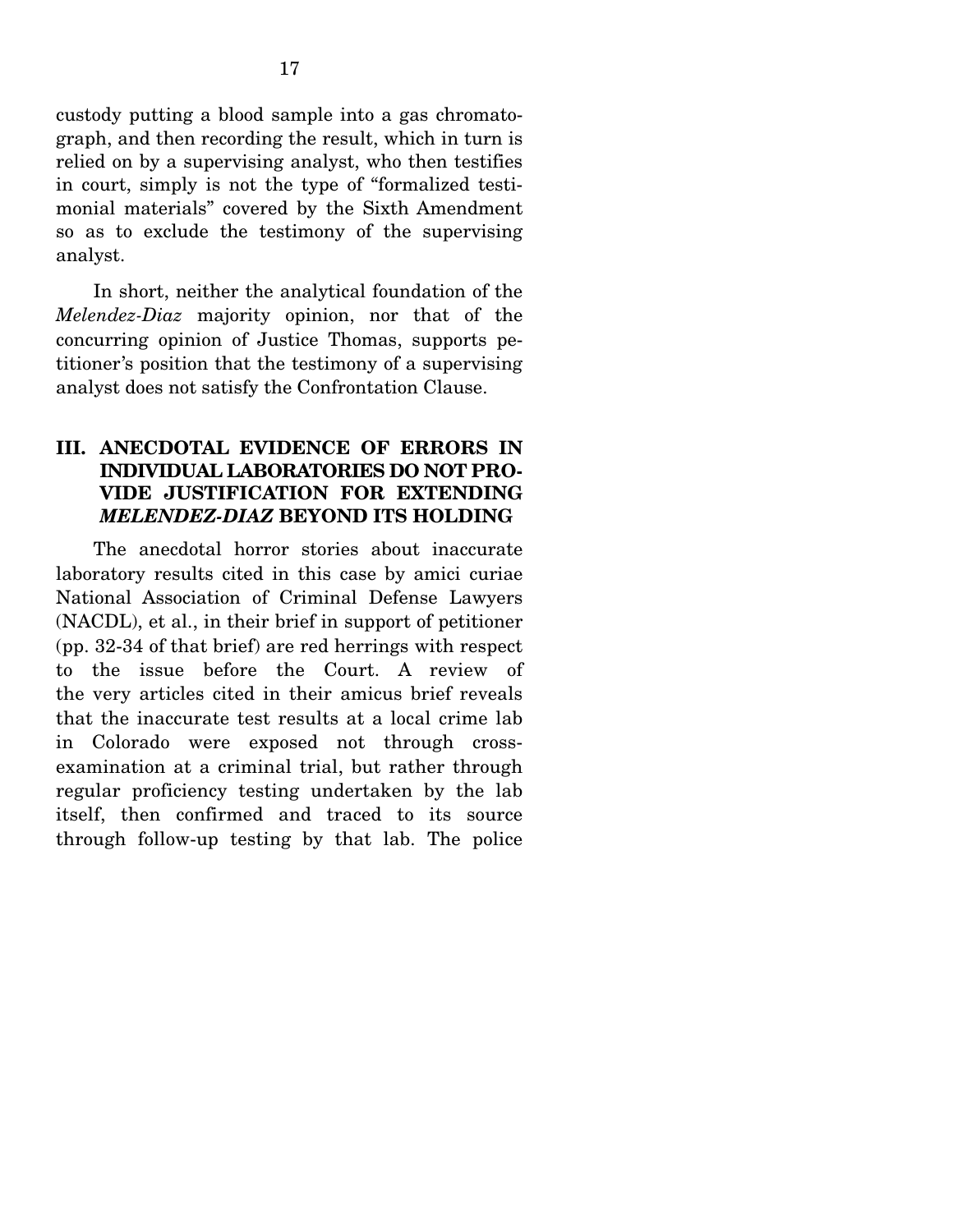agency which administered the lab then voluntarily and publicly disclosed the problem. This incident does not provide support for the notion that defense crossexamination will expose and solve the issue of human mistakes in the lab. Rather, it endorses the approach taken by your amici American Society of Crime Lab Directors and the California Association of Crime Laboratory Directors, which endorse and participate in both the proficiency testing programs and the high ethical standards that, in the Colorado lab, led to the discovery of the problem and its public disclosure.

 Similarly, the case cited from the State of Washington, involving failure of a state lab official to properly test control solutions for blood alcohol testing, came to light after an anonymous tip led to a police investigation, the results of which were then publicly disclosed.

 One should also note that, again based on the very media reports cited by NACDL, the number of cases affected in those matters is relatively small compared to the overall crime lab toxicology<sup>5</sup> caseload nationwide. The "Census of Publicly Funded Crime Laboratories, 2005," a bulletin published in 2008 by the U.S. Department of Justice, Office of Justice Programs, Bureau of Justice Statistics, reported (at p. 10 of the bulletin) that nationwide, the number

<sup>&</sup>lt;sup>5</sup> Blood alcohol analysis is simply a subset of the larger field of toxicology. See the referenced Bureau of Justice Statistics bulletin, at p. 10.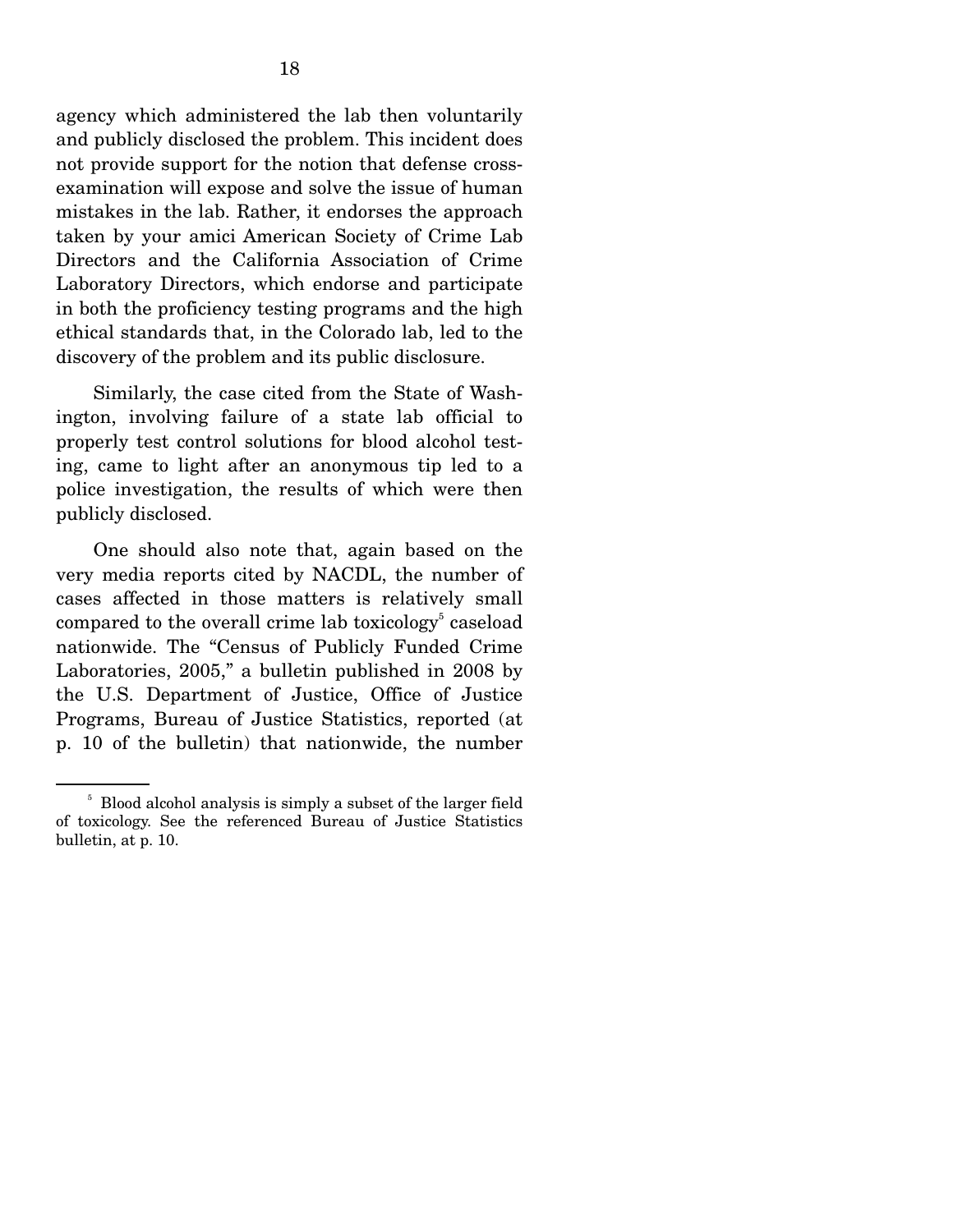of toxicology analysis requests for 2005 (the year covered by the survey) was over 250,000. The number of cases potentially affected by the Colorado crime lab problem was estimated in the article to be 206 cases in two years, an average of 103 cases per year, or .04% of the national caseload.

 Your amici do not defend negligent, sloppy or deficient lab practices which lead to inaccurate results. ASCLD and CACLD are dedicated to the highest standards of forensic science and ethics, as are NDAA, CDAA, the International Association of Coroners and Medical Examiners, the National Association of Medical Examiners and the California State Coroners Association. But the "real world examples" put forth by amici National Association of Criminal Defense Lawyers in this case are not real world examples of how extended cross-examination of the actual analyst who performed just one step in the process – putting the blood sample in the gas chromatograph – will lead to uncovering the kind of problems that arose in Colorado and Washington. Indeed, in those situations, it appears that the problems in each of those labs easily passed through the "rigors of cross-examination" many times, in many cases, without exposure. It was the work of laboratory and law enforcement officials outside the courtroom which uncovered the problems, and made public disclosure of them. These examples provide no cause to extend *Melendez-Diaz* in the manner proposed by petitioner here.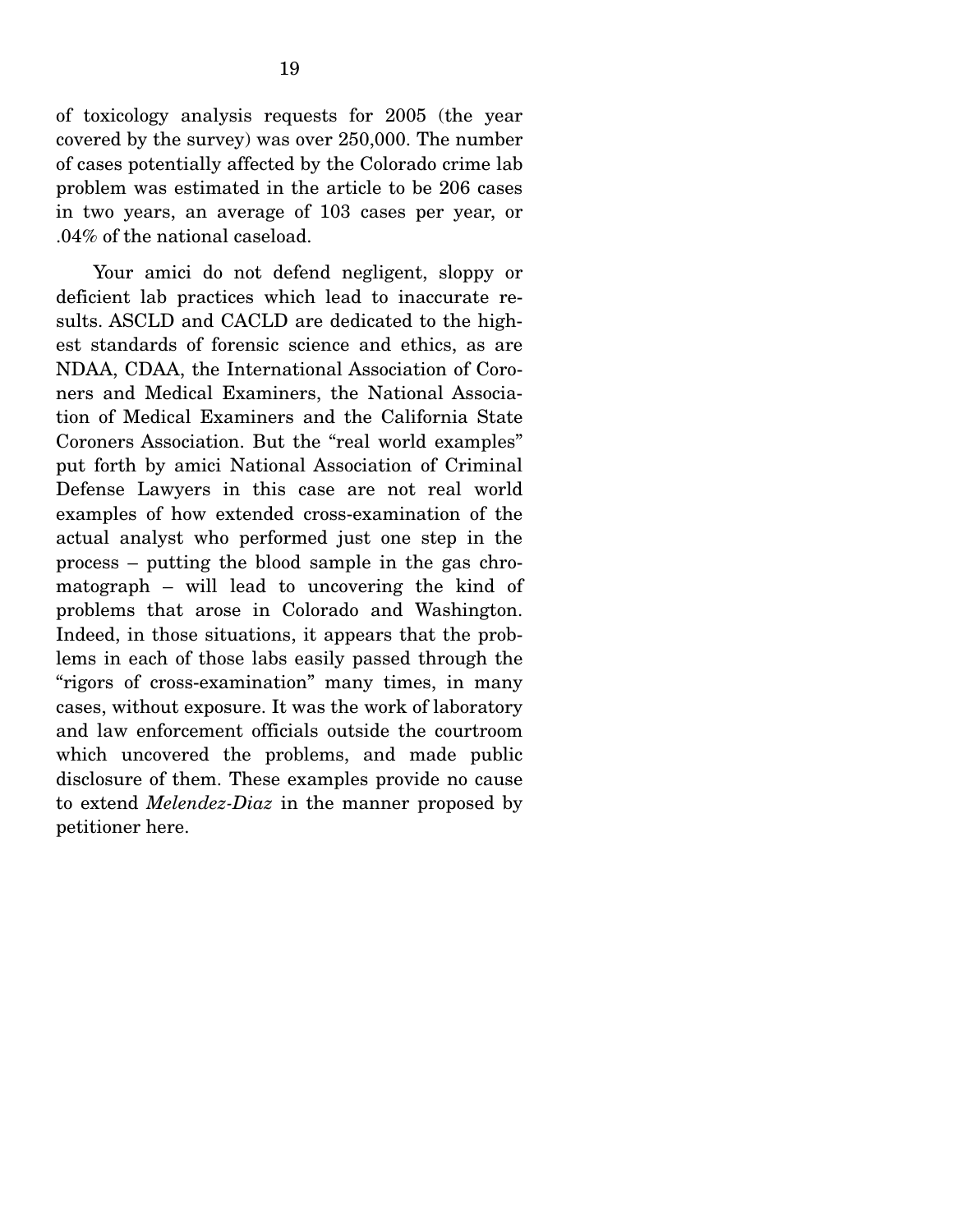### **IV. TESTIMONY OF A SUPERVISING ANALYST PROVIDES A CRIMINAL DEFENDANT CON-STITUTIONALLY MEANINGFUL AND SUF-FICIENT OPPORTUNITY TO CONFRONT WITNESSES AND TEST THE RELIABILITY OF MODERN TOXICOLOGY OPINION EVIDENCE**

There is another point which reflects on the propriety of admission of the expert testimony of lab supervisor Razatos, or any similarly situated expert. The point has to do with the scope of the express language of *Melendez-Diaz*, and the reality of analytical work as it exists in the modern forensic laboratory and as it is described in the record of this case.

 As noted above with reference to the majority opinion of Justice Scalia in *Melendez-Diaz*, at footnote 1, the Confrontation Clause does not necessarily require that any particular person testify in order for laboratory analysis evidence to be admissible. This passage is particularly significant when viewed in light of the record in this case, and what can be seen and understood about the practice in modern toxicology laboratories.

 The blood sample drawn from the defendant was handled by several other persons: at a minimum, the nurse who drew the blood; the officer who received it and packaged it in the blood draw kit, then placed it in a box for delivery; whatever person or persons transported it to SLD; and then whatever personnel received it at SLD and delivered it into the hands of the person who came to be designated as the analyst,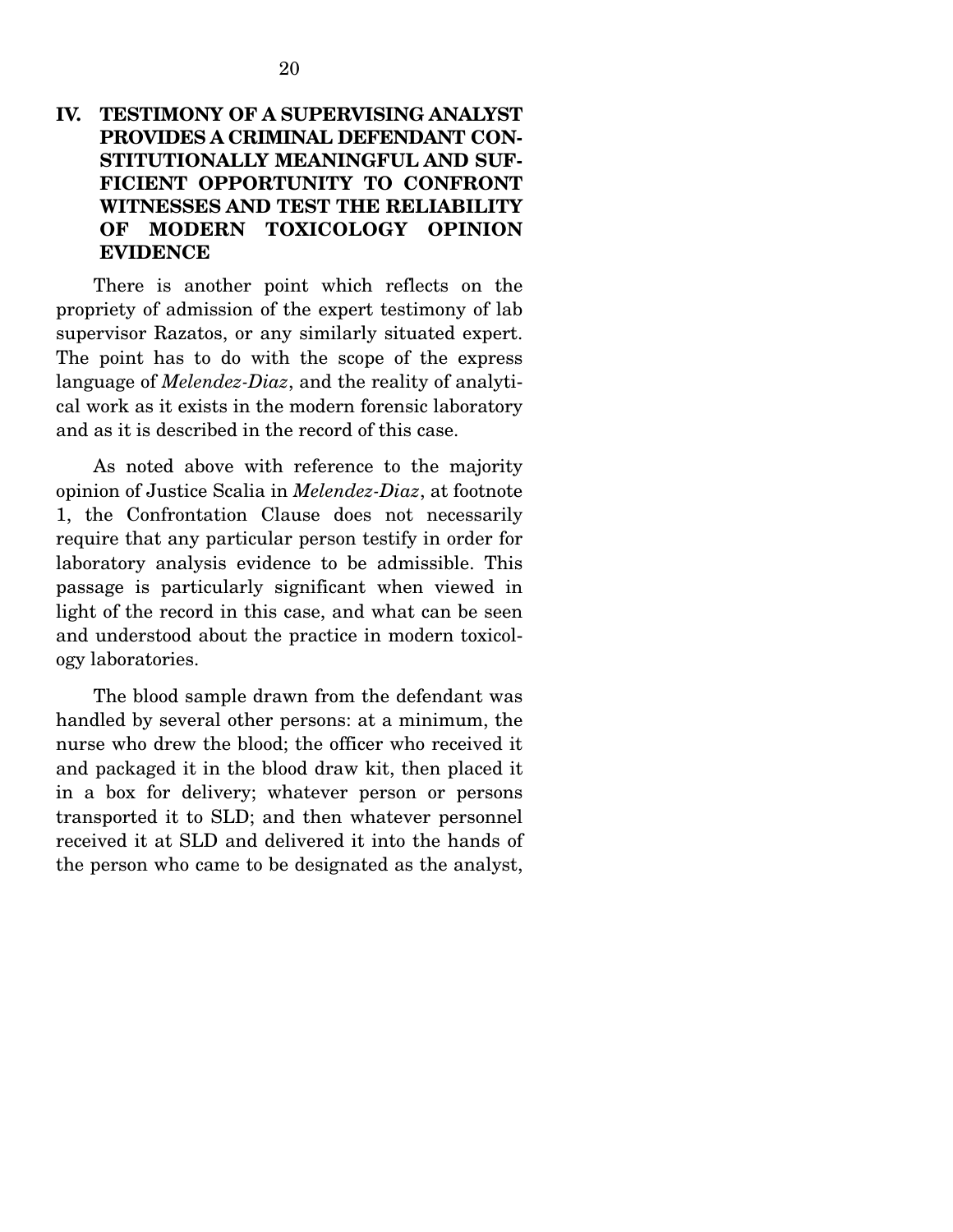who in turn put the blood sample into the gas chromatograph instrument, and then recorded the results which the computer printed out.

 This type of situation was properly analyzed by *United States v. Washington,* 498 F.3d 225 (4th Cir. 2007). In that case, as in this one, technicians put the defendant's blood sample into a gas chromatograph. They presented the resulting printouts to the lab's chief toxicologist, Dr. Levine, who issued a report, and testified in court over the defendant's *Crawford* objection that the defendant's blood contained PCP and alcohol. In holding there was no *Crawford* violation, the Court stated:

. . . the "statements" in question are alleged to be the assertions that Washington's blood sample contained PCP and alcohol. But those statements were never made by the technicians who tested the blood. The most the technicians could have said was that the *printed data* from their chromatograph machines showed that the blood contained PCP and alcohol. The machine printout is the only source of the statement, and no *person* viewed a blood sample and concluded that it contained PCP and alcohol.... the very same data that would have permitted the lab technicians to say that the blood contained PCP and alcohol were also seen and interpreted by Dr. Levine.... The technicians could neither have affirmed or denied *independently* that the blood contained PCP and alcohol because all the technicians could do was to refer to the raw data printed out by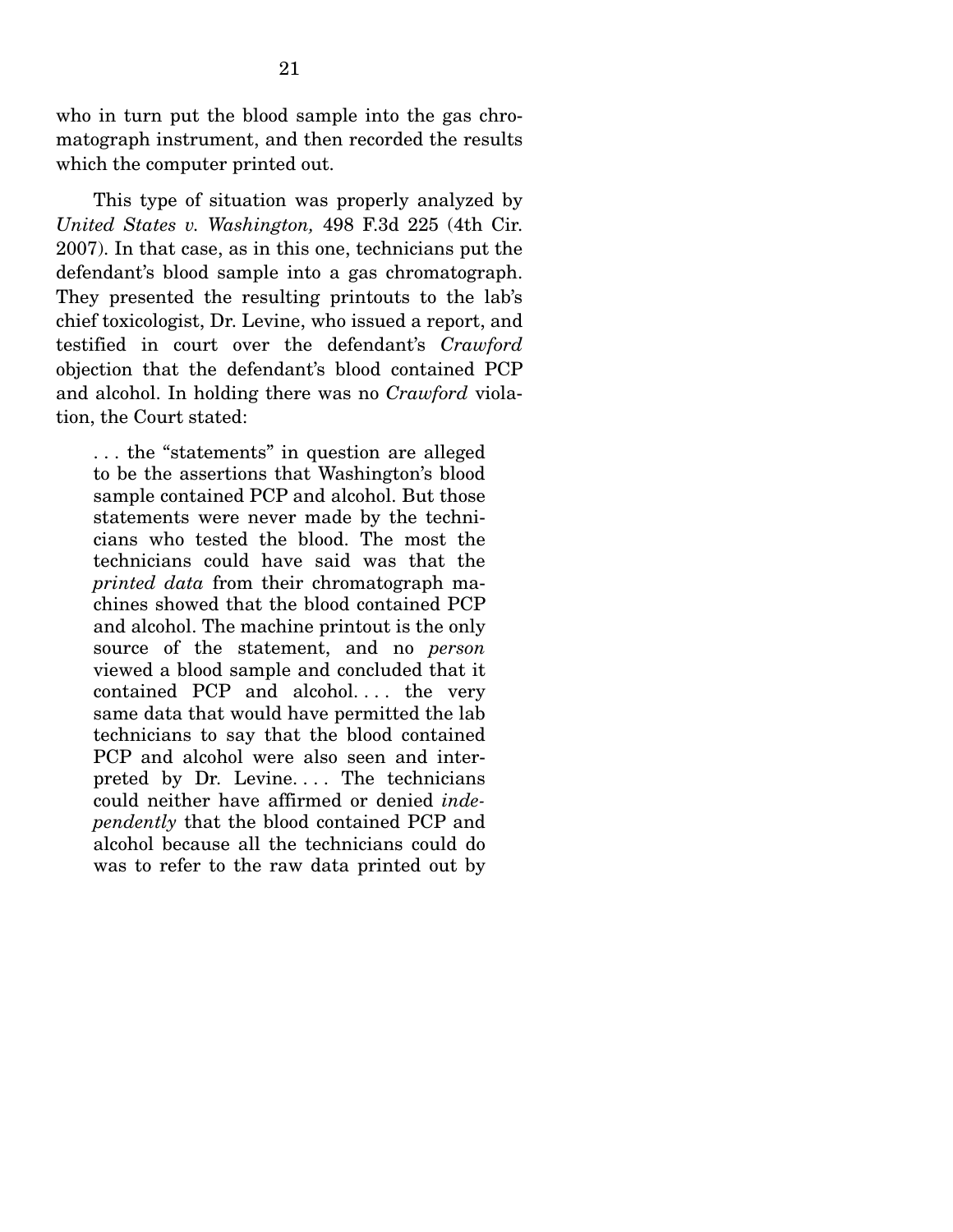the machine.... Whether the machines properly reported PCP or alcohol is determined by the raw data that the machines generated, and its truth is dependent solely on the machine. 498 F.3d at 229-230.

 The court went on to state that the printouts from the chromatograph are not out-of-court statements covered by the Confrontation Clause, and that such an instrument could not make a statement under the definitions in FRE 801, because a statement could only be made by a person. The New Mexico rules of evidence, based on the federal rules, have the same definitions. NMRE 11-801.

 This point is all the more salient when placed in the context of the volume and mass production process that is the reality of modern forensic toxicology and blood alcohol analysis. A review of some statistics from national sources and various regional crime labs illustrates the point. In addition to being printed documents, each of these sources is available online. The "Census of Publicly Funded Crime Laboratories, 2005," supra, reported (at p. 10 of the bulletin) that nationwide, the number of toxicology analysis requests was a mean number of 780 requests per examiner per year. The Cuyahoga County Coroner, in Ohio, was reported to have performed 35,000 toxicology tests in an eight year period, with a staff of two Ph.D.s and seven other forensic science professionals, an average of 486 cases per analyst per year. See Alexy*,* "Computer Assisted Systems for Forensic Toxicology," *The International Journal of Forensic*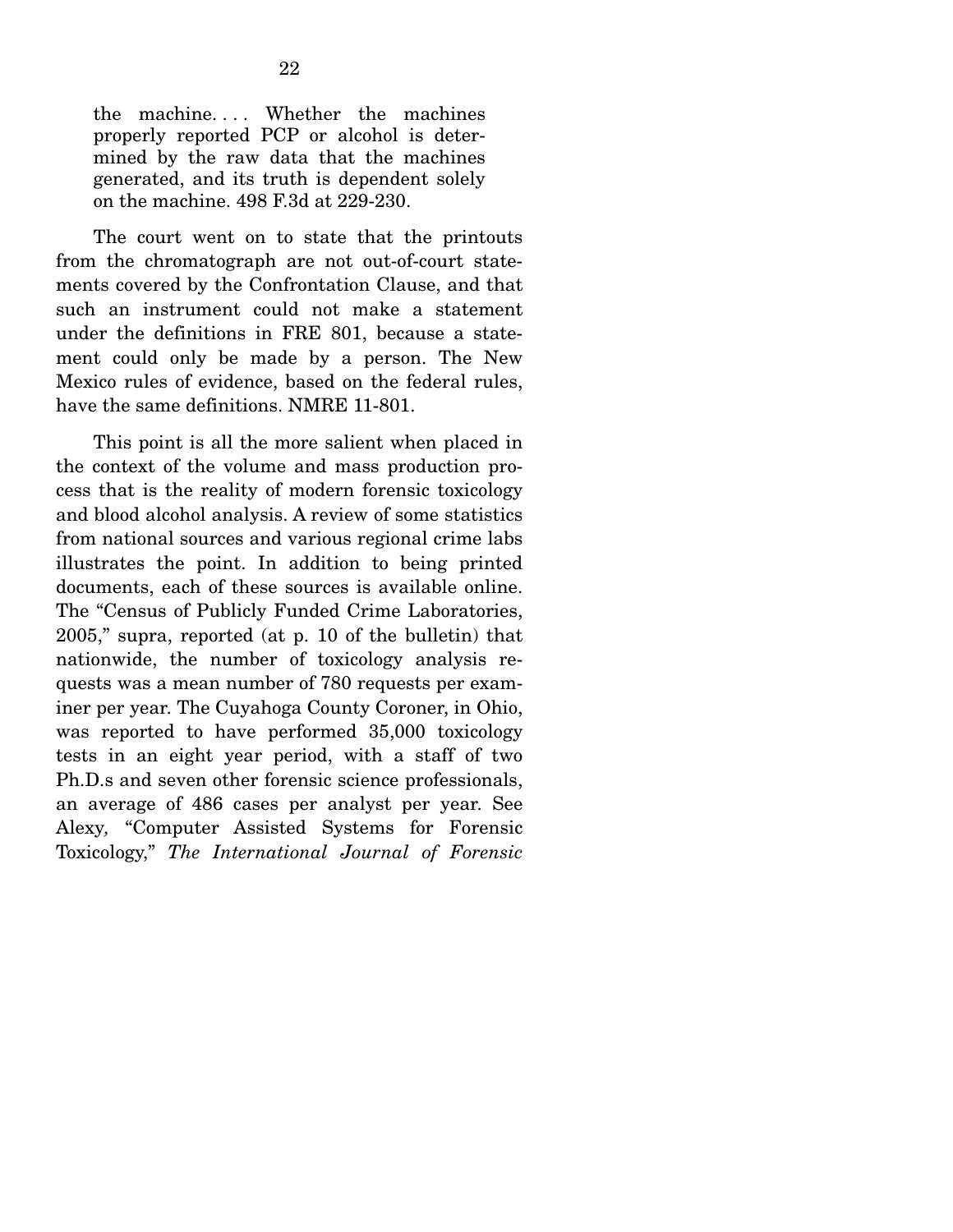*Computer Science* (2009) 1, 42-48. The 2009 Annual Report of the Travis County, Texas Office of the Medical Examiner showed a total of 7,859 toxicology tests performed, by five toxicologists, an average annual caseload of 1,572 tests per toxicologist in that year. The 2009 report of the California Crime Laboratory Review Task Force showed that statewide, for California crime labs, in 2007 the number of requests for blood alcohol analysis (breath analysis and blood toxicology analysis combined in a single figure) was 186,132, which were performed by only 37 analysts statewide, an average of 3,220 cases per analyst for that year. See *An Examination of Forensic Science in California*, by California Crime Laboratory Review Task Force, p. 64. Even if only one-half of these cases were blood alcohol toxicology analysis (as opposed to breath analysis), and all 37 criminalists worked on all of the toxicology cases, rather than having some work just on breath analysis, and some just on blood analysis (the combined assumptions being overly conservative), each criminalist would still average well over 1,000 toxicology blood alcohol cases per year.

 The modern lab conducts the analysis of this high volume of samples in a batch process, using instruments like that described by Mr. Razatos in this case (the gas chromatograph), often equipped with an autosampler (a tray holding numerous samples, feeding them into the machine in an automated robotic operation). See *Principles of Forensic Toxicology*, Barry Levine, ed., American Association of Clinical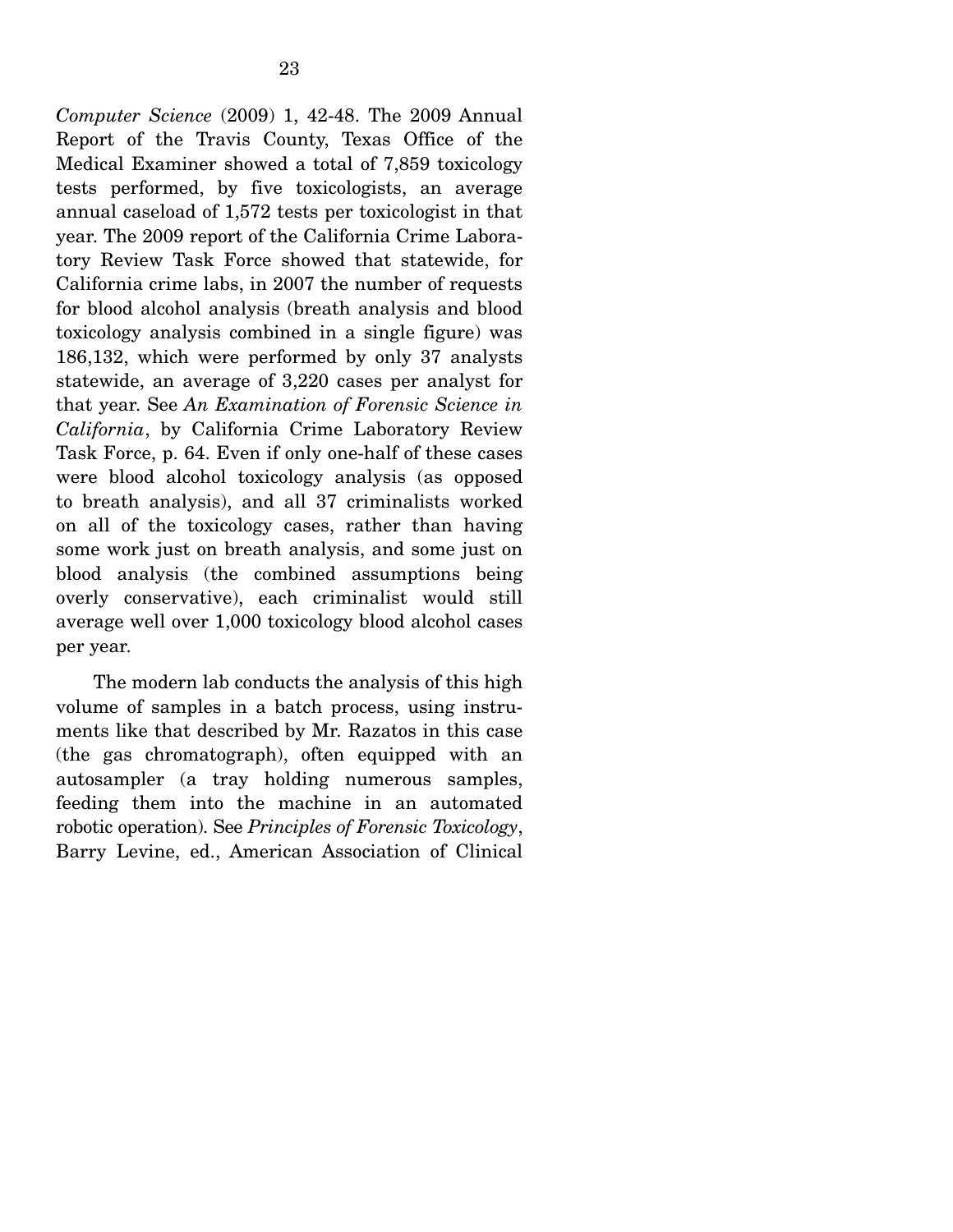Chemistry Press, 2003, pp. 37, 69; *Modern Practice of Gas Chromatography*, 4th ed., Robert Grob and Eugene Berry, ed., John Wiley & Sons, Inc. 2004, p. 530. As a RAND study on crime fighting technology described, with an autosampler dozens of samples can be loaded at the end of the day into the gas chromatograph, which will analyze them overnight, and the data can then be reviewed by staff the next morning, making the most efficient use of the equipment and personnel. Schwab, Davis and Jackson, *Challenges and Choices for Crime Fighting Technology – Federal Support of State and Local Law Enforcement*, RAND Publications, 2001, p. 76, fn. 29.

 Many crime labs now have internet websites with photos which illustrate these computerized, automated machines involved in modern toxicology analysis. Just a few of the many examples readily found are: University of Albany, Department of Chemistry, Forensic Chemistry Laboratory website: http://www. albany.edu/chemistry/forensics\_instrumentation.shtml; U.S. Navy Drug Screening Laboratory, Great Lakes Illinois, Virtual Tour, p. 27 of 29: www-nehc.med. navy.mil/downloads/field\_activities/NDSLGL\_Virtual\_ Tour\_May10.pps; Sacramento District Attorney's Office website, Laboratory of Forensic Services, Toxicology webpage: http://www.sacda.org/crimelab/toxicology.htm.

<sup>6</sup> The Navy Drug Screening Laboratory virtual tour webpage downloads as a PowerPoint presentation for viewing; the referenced photos are at slide 27 of the PowerPoint.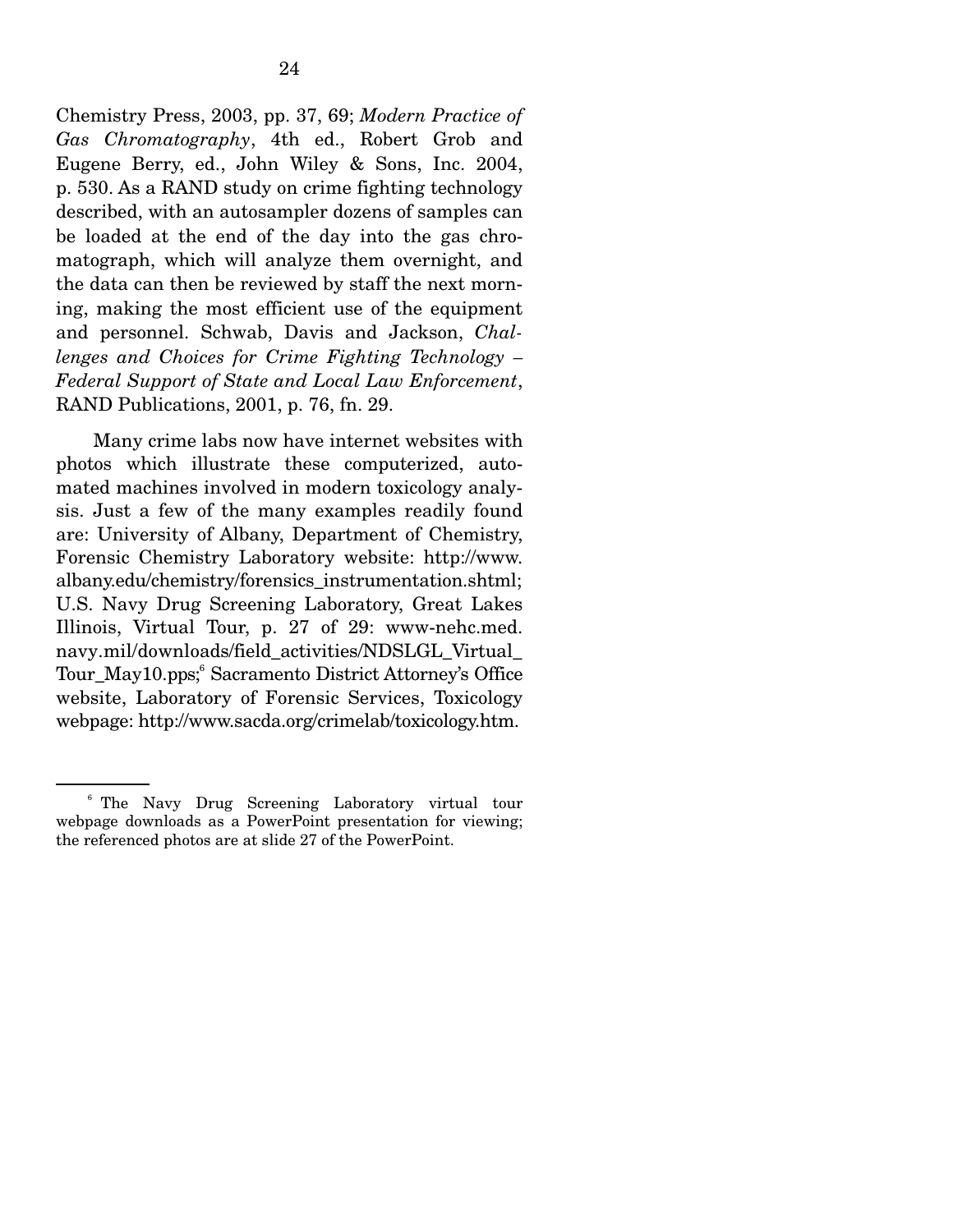One of these photos illustrates the type of automated instrument commonly used and is reproduced in the appendix.

 Using such equipment, an individual analyst may handle a hundred or more samples in a month, feeding them in batches into the instruments, then returning to the machine when it is done to review the data printouts. When the case comes to trial months later and that analyst testifies, it is implausible that he/she will recall the specifics of loading any particular sample into the machine months before. Instead, the analyst will quite properly rely on his/her custom and practice, past recollection recorded, equipment maintenance and usage records, and the conclusions that he/she can draw from the computer recorded printout. In this setting, as a practical matter, the testimony of the person designated in the lab report as the analyst for that particular case, and a lab supervisor like Razatos, are no different.

 A rule that would prohibit the testimony of a supervising lab expert like Razatos would not only impact blood alcohol and other forensic toxicology cases. An important branch of forensic science that would also be significantly affected is forensic pathology. Indeed, the field of forensic pathology presents many of the same issues as forensic toxicology blood alcohol analysis, but in some ways magnified.

 An autopsy will involve the examination and dissection of the body, with the pathologist's observations recorded at or near the time they are made, the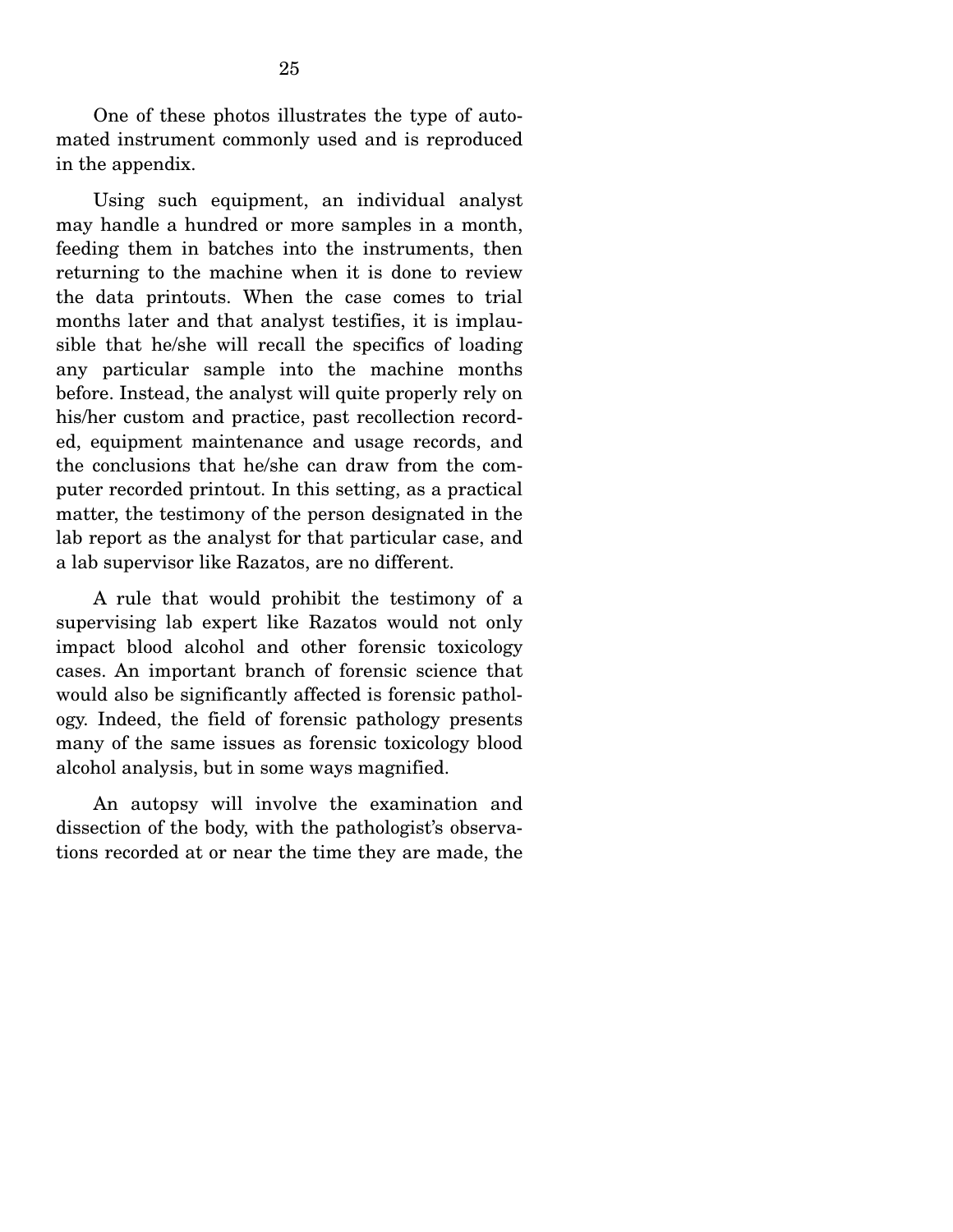taking of photographs, x-rays, body fluid samples for toxicology examination and tissue slide samples for microscopic examination. See *Knight's Forensic Pathology*, Pekka Saukko and Bernard Knight, Edward Arnold (Publisher), 2004, pp. 29-32, 35; *The Pathology of Homicide*, Lester Adeslon, Charles C. Thomas (Publisher), 1974, pp. 63-65, 68, 70-101. These materials serve not only in the immediate examination, study and conclusions at the time the autopsy is pending, but also for future reference in the event of later investigation, or in cases of homicide, a future criminal trial. Any trial will take place months later, perhaps a year or more later. Indeed, with modern investigative techniques, it has been possible to re-examine unsolved cases that are many years old, and conclusively identify the perpetrator years after the crime. See, e.g., *People v. Nelson,* 43 Cal.4th 1242 (2008), in which the 1976 rape-murder of a 19-year-old college student was solved 26 years later in 2002 through DNA analysis.

 It does not take a geriatric specialist, or a mortality rate actuary, to recognize that in many of these cases, the original pathologist will no longer be available when the crime is solved and the case brought to trial. But availability or unavailability has no constitutional significance if the Confrontation Clause applies to the evidence at issue, and the defendant has not had a prior chance to cross-examine the witness. *Crawford* and *Melendez-Diaz* point out that, "absent a showing that [the witnesses covered by the confrontation clause] were unavailable to testify at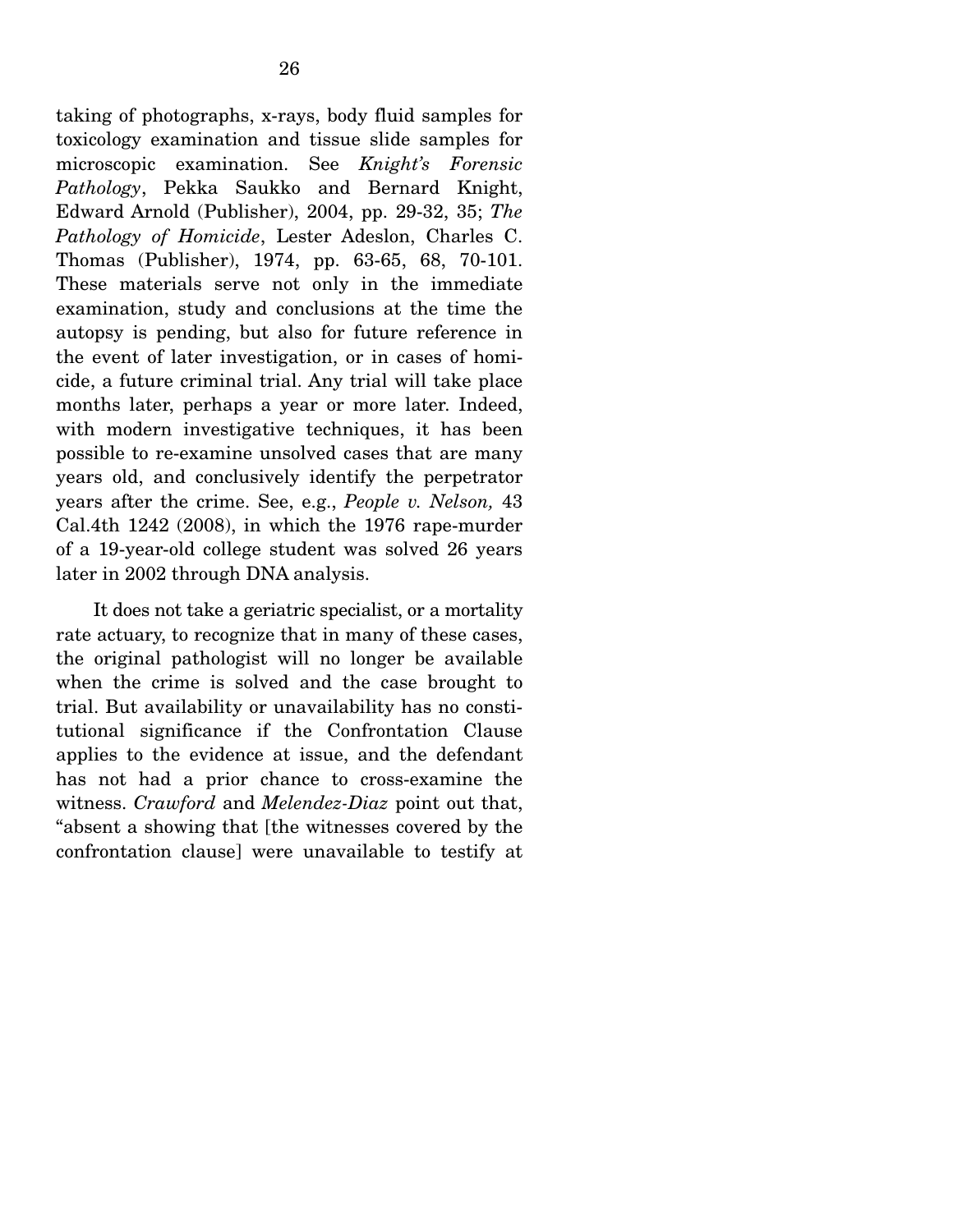trial *and* that petitioner had a prior opportunity to cross-examine them, petitioner was entitled to 'be confronted with' the [witnesses] at trial." *Crawford*, supra, 541 U.S. at 54; *Melendez-Diaz*, supra, 557 U.S. at \_\_\_, 129 S.Ct. at 2532 (emphasis in the original).

 Should the Court in the blood alcohol case at bar set out a rule so broad that it would bar the testimony of a substitute pathologist who had reached his/her own opinion after reviewing the autopsy report, records, notes, photos, and x-rays of the original pathologist, the result would be that in many murder prosecutions, the prosecution would be left without the means of proving the manner and cause of death, or authenticating post-mortem samples important for forensic analysis. Given that there is no statute of limitations for murder, and that modern DNA technology now permits conclusive identification of many homicide perpetrators years, even decades after the crime, this is a shocking result.

 Just as with blood alcohol toxicology, the import of such a rule should be considered in light of the reality of forensic pathology practice. A murder trial will commonly take place at least one year, and in some instances a decade or more, after the autopsy. The National Association of Medical Examiners (NAME) sets a caseload of up to 250 autopsies per examiner per year, as a normal caseload. A caseload in excess of that figure is considered a "Phase I" deficiency for NAME accreditation purposes, with 325 autopsies per year or more marking a more serious "Phase II" deficiency. See *Forensic Pathology*, Vincent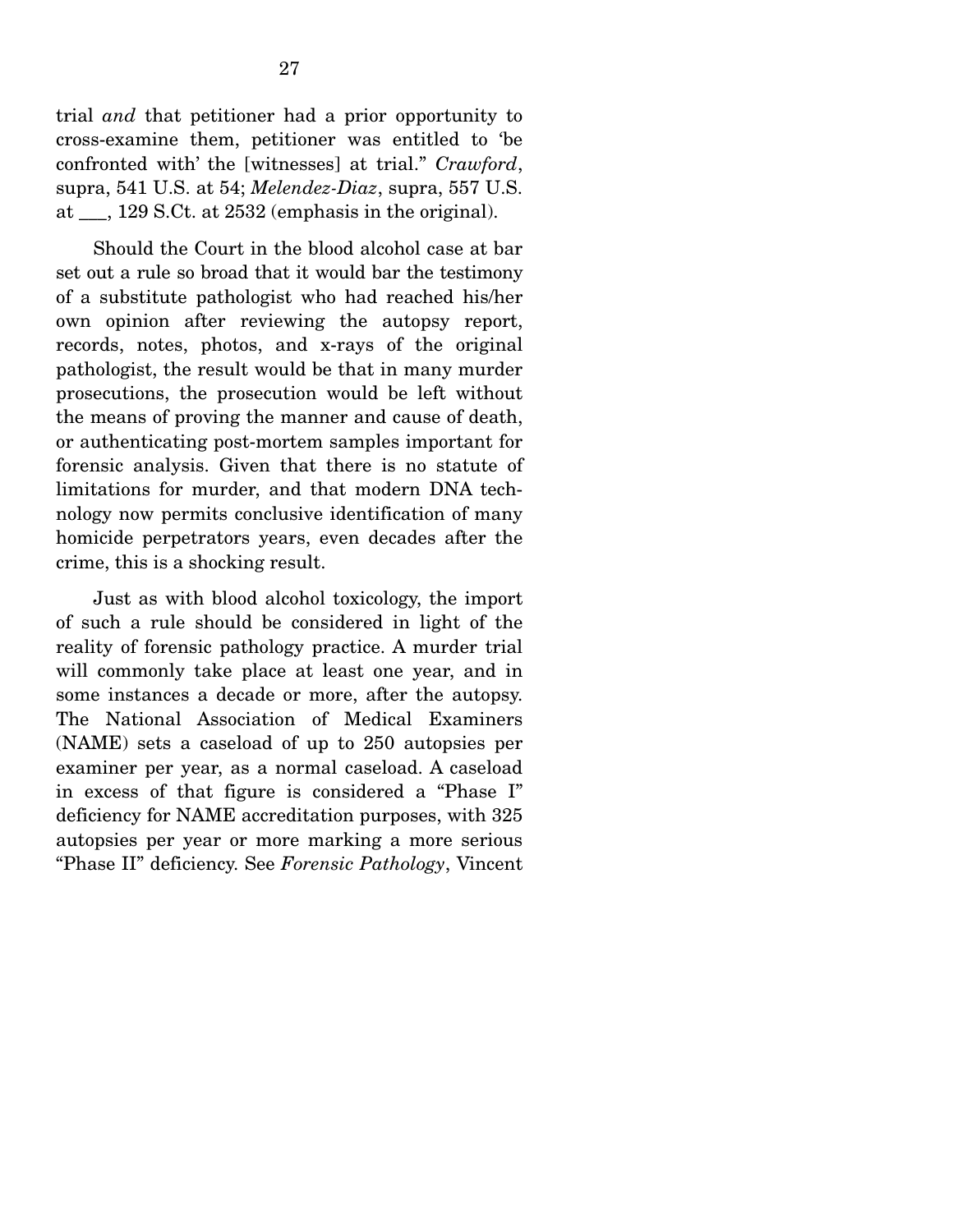DiMaio, et al., 2d Ed., CRC Press, 2001, p. 19; NAME Accreditation Checklist, pub. 11/3/09, p. 25; *Strengthening Forensic Science in the United States: A Path Forward*, National Academies Press, 2009, pp. 9-13.

 Examples from major forensic pathology agencies add further insight into case load levels. The office of the Chief Medical Examiner for New York City, according to its website, employs approximately 32 medical examiners, who perform approximately 5,500 autopsies per year, or approximately 172 autopsies per year for each examiner. See www.nyc.gov/html/ ocme, menu pages for "About OCME, Authority and Responsibilities." The King County, Washington Medical Examiner's Report for 2008 shows seven members of the Pathology Department (excluding the forensic anthropologist) responsible for 1,232 autopsies, or 176 autopsies per examiner per year. See "King County Medical Examiner's Office 2008 Annual Report," pp. 7 and 119. The Arkansas State Medical Examiner's Office employs four medical examiners who conduct 1000 autopsies per year, approximately 250 per examiner. See Arkansas State Crime Laboratory website, State Medical Examiner webpage: http:// www.crimelab.arkansas.gov/sectionInfo/Pages/State MedicalExaminer.asp.

 Based on these figures, if a trial takes place just a year after the autopsy, the pathologist can be expected to have performed 150 to 250 autopsies since the one at issue in the trial; and of course, hundreds, perhaps thousands before that, depending on the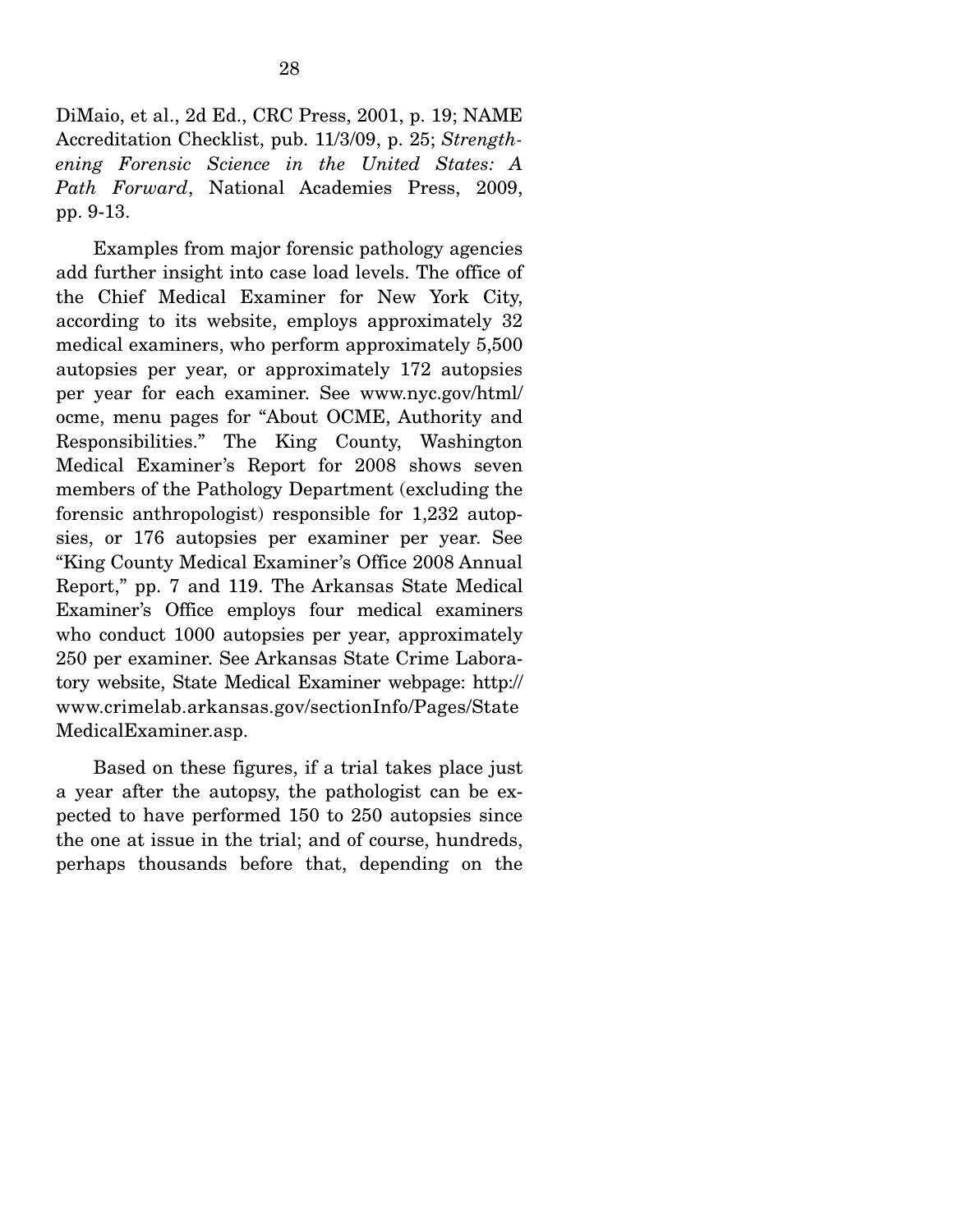length of the pathologist's career. If the trial occurred ten years after the crime, the pathologist would have performed more than one thousand, and perhaps more than two thousand autopsies. To suggest that the original pathologist would remember individual case details beyond those which were documented and recorded for the autopsy report, or were preserved for later review in the autopsy photos, x-rays, tissue slides, and other autopsy records, is simply not realistic.

 The autopsy situation will thus play out much like the situation involving a supervising toxicology examiner like Razatos. When the original pathologist testifies in a homicide case months or years after the autopsy, he/she will quite properly rely on custom and practice, past recollection recorded, the business records of the autopsy description, records, and photos that he/she used to contemporaneously record and document the autopsy examination conducted months or years before the testimony at trial. A qualified substitute pathologist would review exactly the same material in reaching a conclusion and testifying to it at trial (just as Razatos did with respect to the blood alcohol evidence in the case at bar). In such a circumstance, whether the testimony comes from the pathologist who actually performed the autopsy, or one who later reviewed the autopsy report, records, x-rays, slides and photographs and reached his/her own opinion, the resulting testimony, both on direct and cross-examination, will be much the same.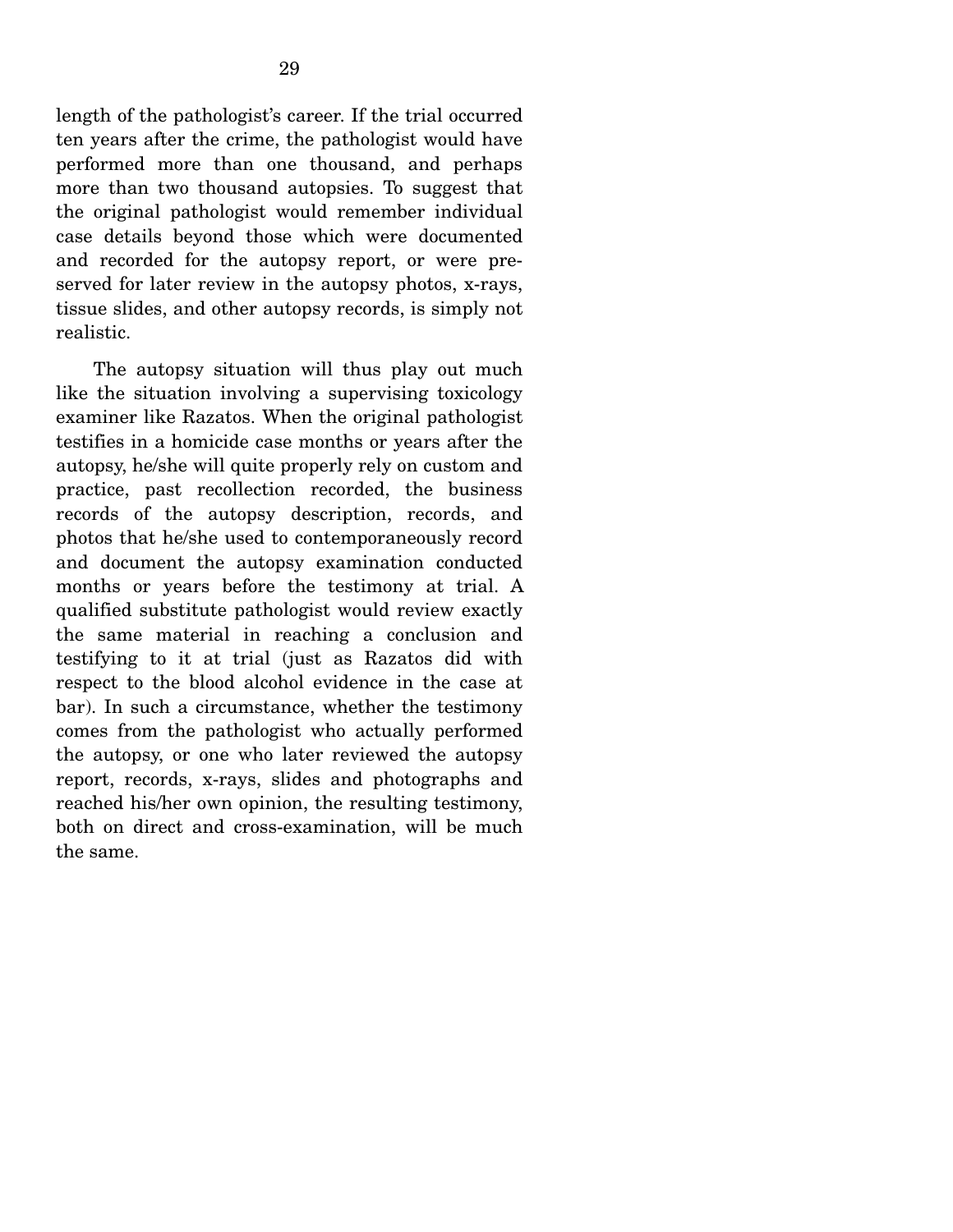There is one major striking difference between the toxicology situation and the pathology situation. In the toxicology situation, although the chain of custody was disturbed by the original analyst, and the mere opening of the blood tube for the first test may have reduced the alcohol amount somewhat through evaporation, it would usually still be possible to retest what remained of the blood sample (assuming the sample had been saved). In the pathology situation, it would commonly and usually be impossible years after the event to repeat the autopsy examination with a new pathologist. The adoption of petitioner's proposed rule would serve as an effective bar to many murder prosecutions, notwithstanding the fact that qualified pathologists can and do rely on past autopsy materials and records produced by other practitioners to reach a professionally reliable opinion as to cause of death (just as physicians in other branches of medicine rely on the work of other practitioners in reaching opinions and making patient treatment decisions).

 In terms of meaningful confrontation, the defense certainly has the ability to establish that the source of the facts behind the opinion of the supervising toxicology analyst, (or the later pathologist, as the case may be) is the work of an earlier analyst or examiner. Should the defense wish to impugn the work history or practices of the original examiner or pathologist by bringing out that person's past history, such could readily be done through cross-examination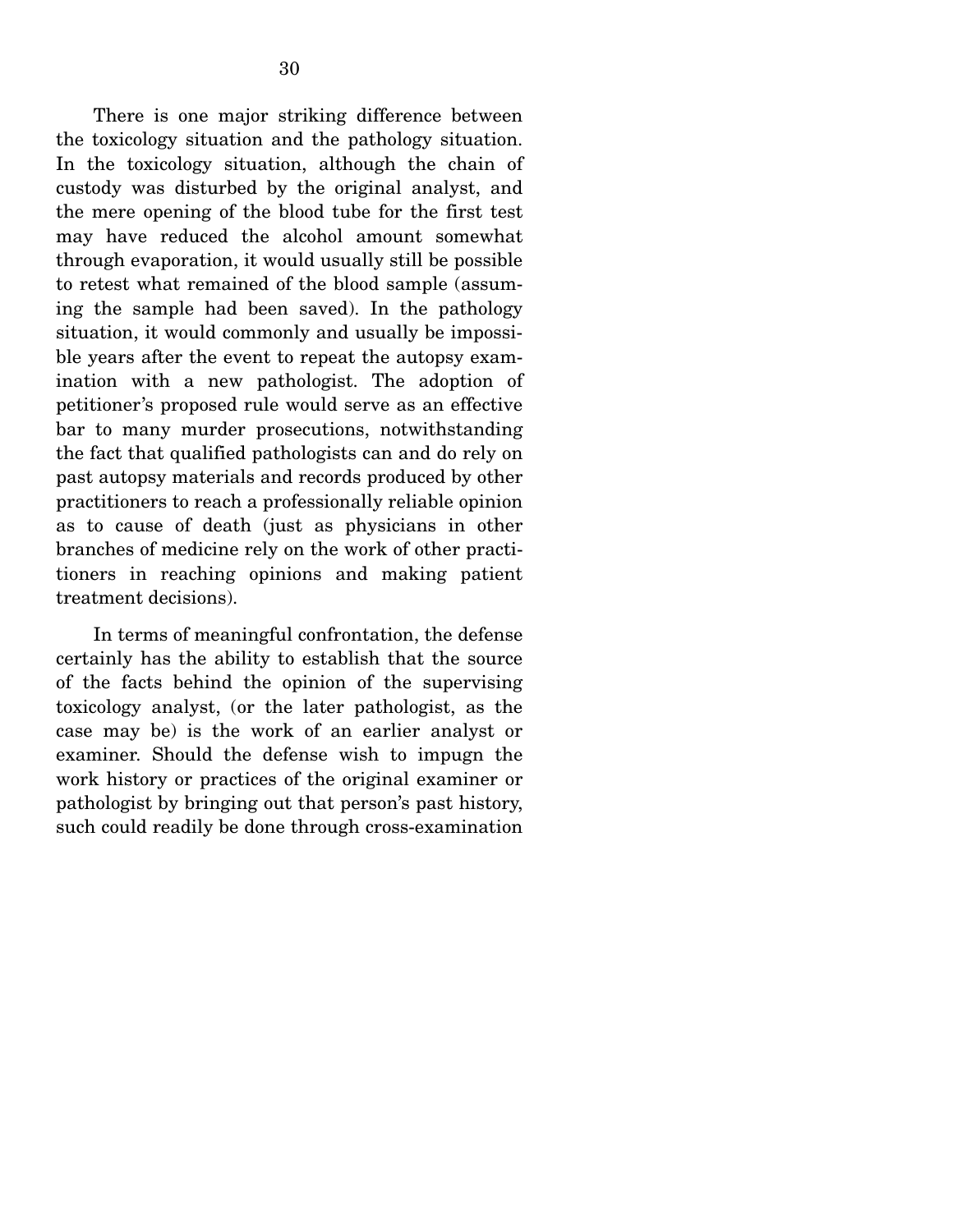of the testifying expert, or by other means, just as would be the case if the original expert had testified.

 But even if the original pathologist was available to testify, his or her testimony about an autopsy conducted years ago, after a career involving hundreds, or thousands of autopsies, would not be any more constitutionally meaningful than the testimony of another qualified pathologist who reviewed the same material the original pathologist would now review in preparation for testimony about one particular autopsy out of hundreds, or thousands of autopsies. The same is true of a qualified blood alcohol toxicologist who was not the original analyst, but is familiar with the chemical science, the testing instrument, the records keeping system, and the practices and procedures of the particular laboratory.<sup>7</sup>

 Viewed in this light, one can readily see that the opportunity for constitutionally meaningful confrontation can be had just as readily through the testimony of a current qualified analyst or pathologist who has reviewed the same records and material, as it could be through the testimony of the original forensic analyst or pathologist. Put another way, insistence on the presence at trial of the original analyst or

<sup>7</sup> Forensic toxicology and pathology are only two examples of this practical issue – DNA analysis of crime scene or postmortem biological material that was entirely consumed by the original testing, lifting of latent fingerprints from a crime scene, collection of sexual assault physical evidence, and many other forensic disciplines carry potential for the same problem.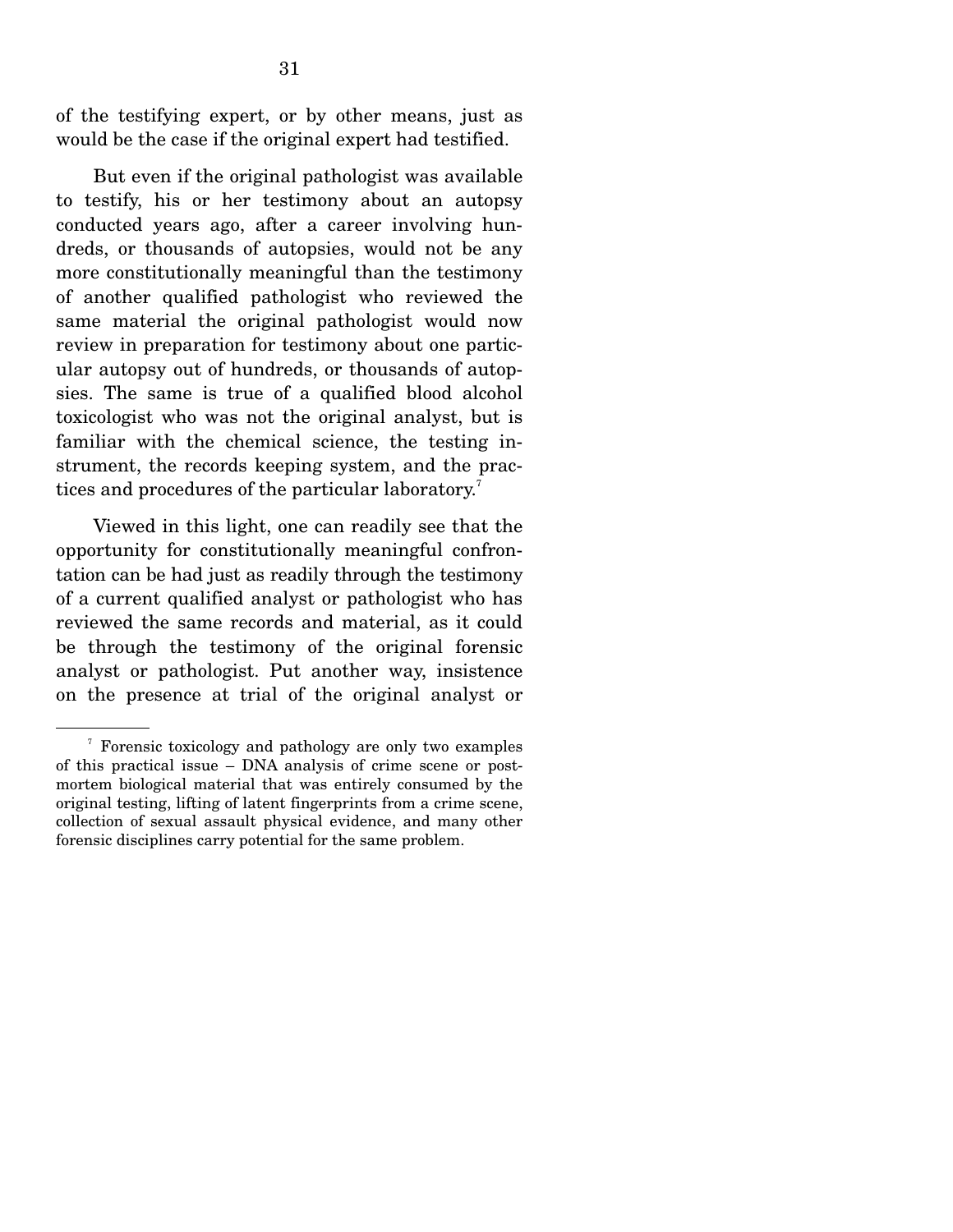pathologist does not bestow on the defendant any significant advantage in the actual confrontation that does not exist with the testimony of a supervising analyst or other qualified pathologist. For these reasons, the testimony of Mr. Razatos in the case at bar provided petitioner with constitutionally meaningful and adequate confrontation.

 With this understanding, one can re-read with true appreciation the wisdom embodied in *Melendez-Diaz*, footnote 1: " . . . it is not the case, that anyone whose testimony may be relevant in establishing the chain of custody, authenticity of the sample, or accuracy of the testing device, must appear in person as part of the prosecution's case. . . . but what testimony is introduced must (if the defendant objects) be introduced live." Live testimony is what happened here. The original lab analyst was just one person in the chain of custody, but the physical chemical steps were done by a laboratory instrument, which produced data printouts. The original analyst could certainly review, understand, and interpret the data produced by the gas chromatograph, and explain the process that produced it, but so could the supervisor Razatos. The testimony of Razatos protected the defendant's right to confrontation, to challenge through crossexamination the analysis and testing process, as meaningfully as the testimony of the original analyst would have.

--------------------------------- ♦ ---------------------------------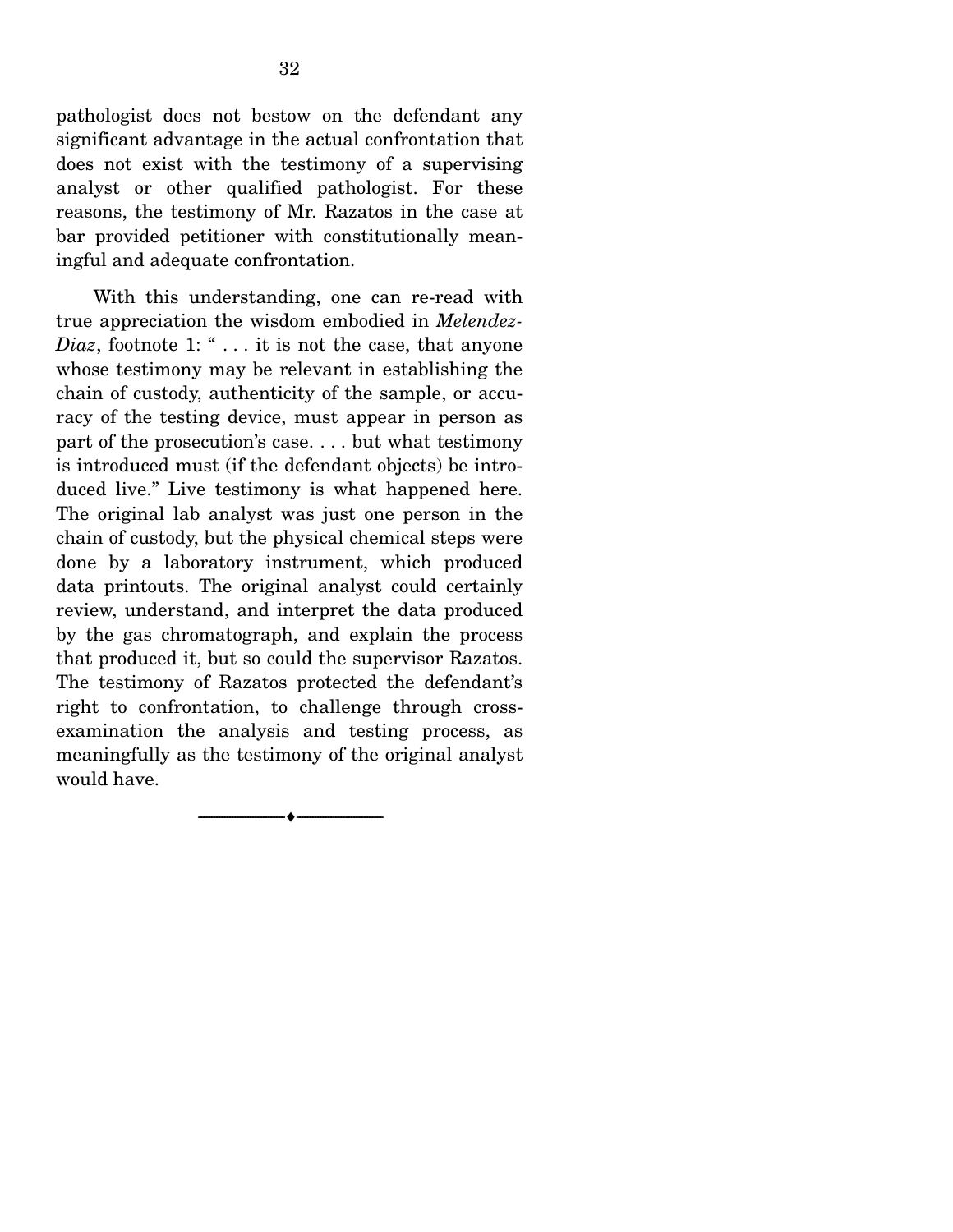#### **CONCLUSION**

*Melendez-Diaz* did not alter the fundamental rule in the field of expert evidence that an expert may base an opinion on the work of another expert. In the real world of modern forensic toxicology analysis, a criminal defendant's right to confront, cross-examine and test a forensic opinion on such a matter as blood alcohol toxicology opinion is meaningfully protected through the testimony of a supervising analyst such as Razatos. The adoption of petitioner's proposed rule would, in the rigid pursuit of formalism without regard to real world practice or consequences, significantly impact forensic science and crime laboratory operations. Insistence on the presence of the person designated through lab procedure as "the analyst" will not secure for a criminal defendant any added benefit in actual confrontation beyond that which the defendant has when a supervisor such as Razatos testifies. Yet in the quest for perfect confrontation, petitioner's proposed rule would bar reliable evidence, and in many instances entire prosecutions, without giving a criminal defendant any true advantage in the quality of the confrontation that actually takes place in the trial court. Î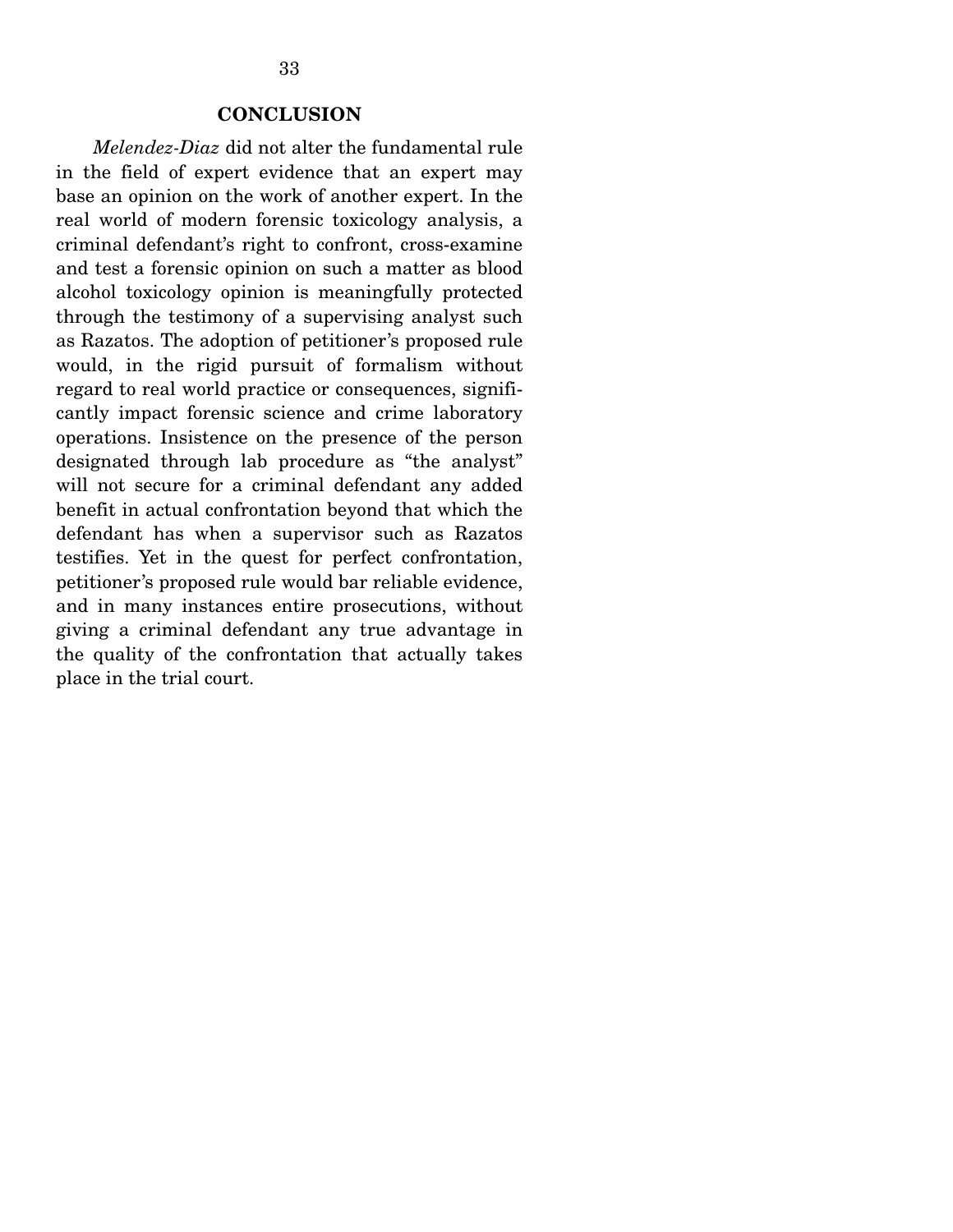For the foregoing reasons, amici curiae respectfully request that the ruling of the New Mexico Supreme Court be affirmed.

Date: January 17, 2011

Respectfully submitted,

ALBERT C. LOCHER  *Counsel of Record National District Attorneys Association, California District Attorneys Association, American Society of Crime Lab Directors, California Association of Crime Laboratory Directors, International Association of Coroners and Medical Examiners, National Association of Medical Examiners, California State Coroners Association* 

*Amici Curiae*